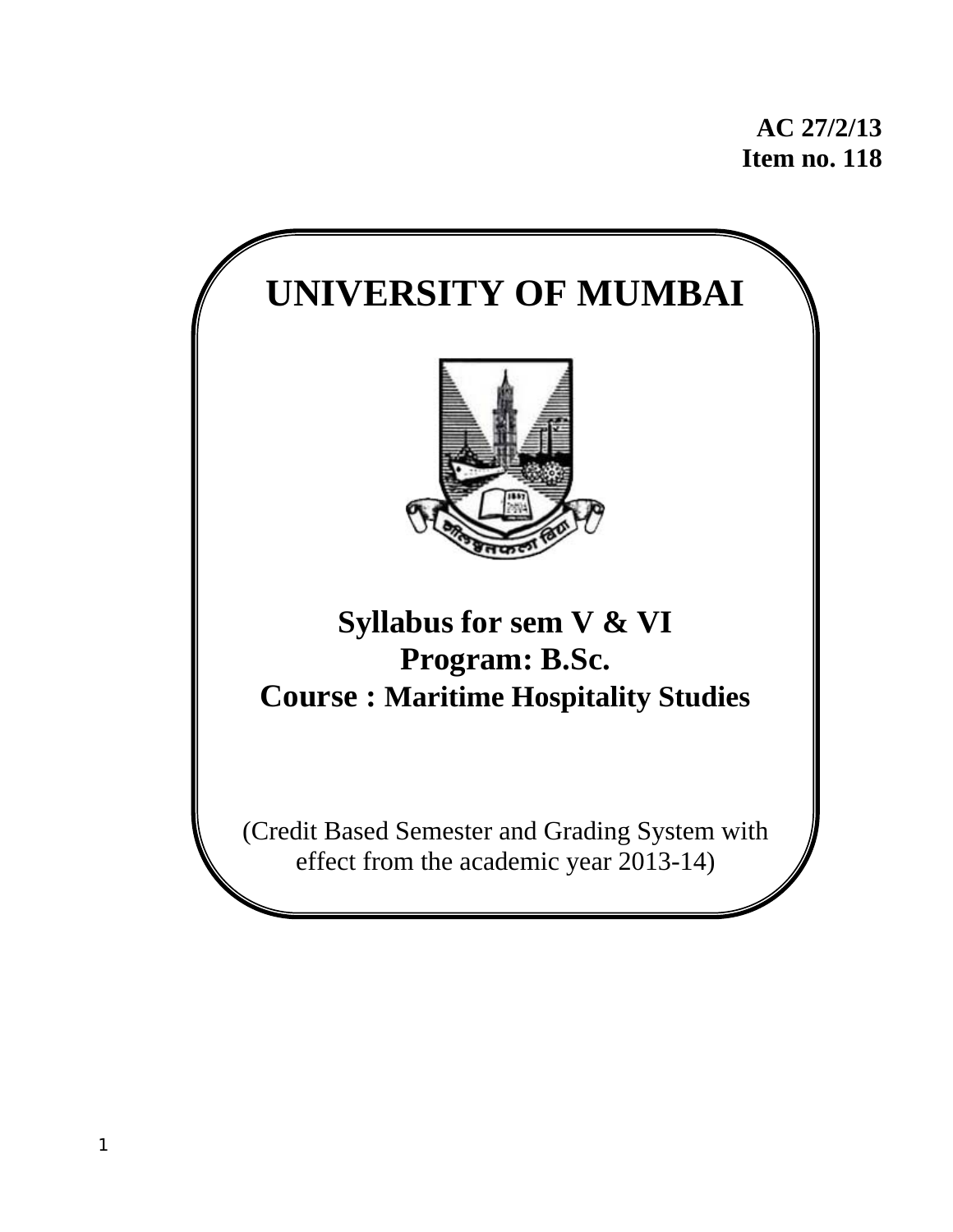# **Semester –V (Teaching Scheme)**

|                      | Course Code   Title of the Course | Duration                                | Credits | total |
|----------------------|-----------------------------------|-----------------------------------------|---------|-------|
| USMHO <sub>501</sub> | Industrial Training               | 20 weeks<br>$(42 \text{ hrs per week})$ | 20      | 20    |

Semester V of B.Sc Maritime Hospitality Studies shall be industrial training component of 20 weeks duration. There shall be no theory lectures in this semester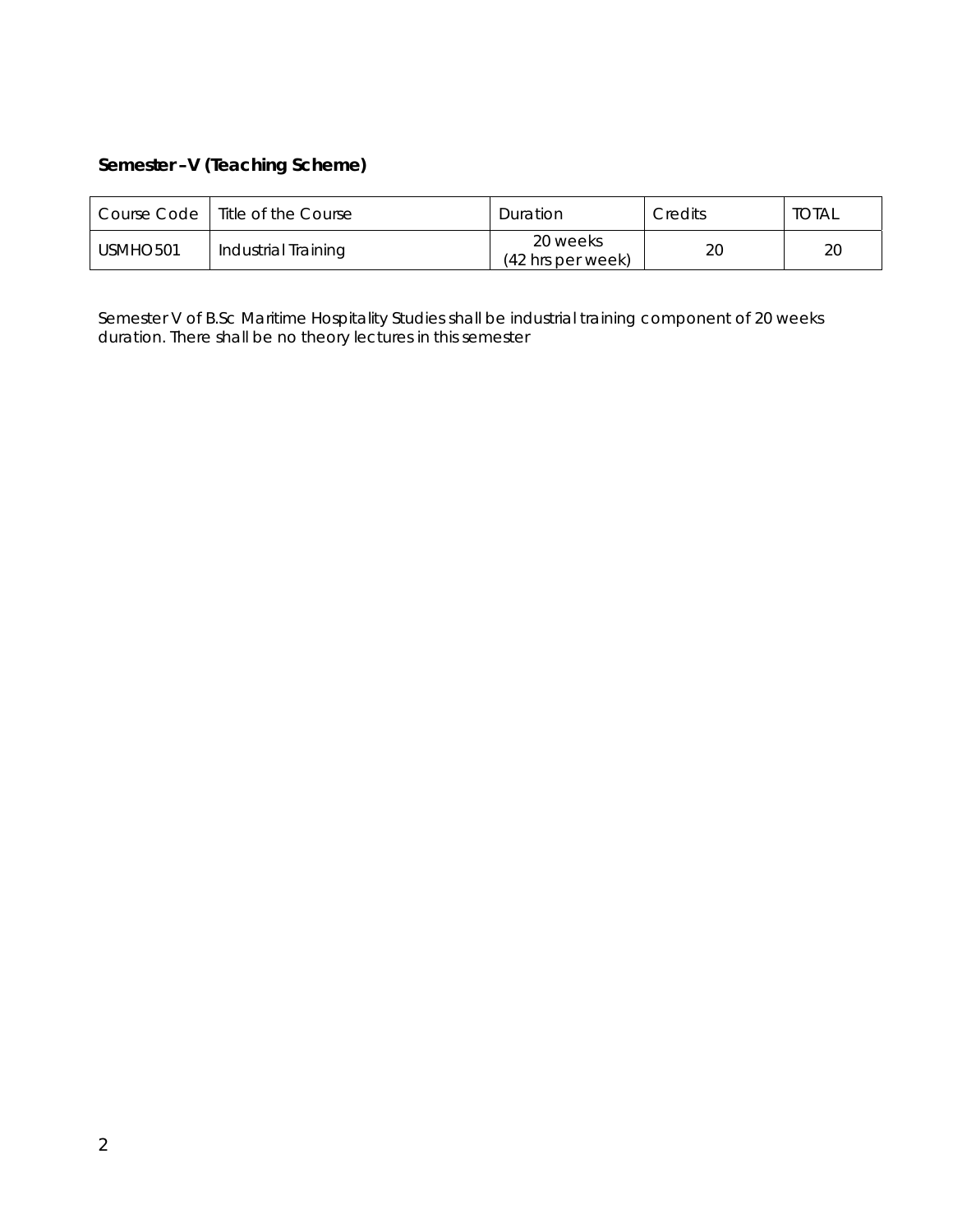Theory/Practical : 20 Weeks (Semester end examination as per the time table provided by the University of Mumbai)

| Course<br>Code | Title of the Course                      | Per Week                 |                            | Per Semester             |                            | Credits                    |                          | <b>TOTAL</b>   |
|----------------|------------------------------------------|--------------------------|----------------------------|--------------------------|----------------------------|----------------------------|--------------------------|----------------|
|                |                                          | L                        | P                          | L                        | $\mathsf{P}$               | L                          | P                        |                |
| USMHO601       | Maritime Studies-VI                      | 3                        | $\overline{a}$             | 60                       | $- -$                      | $\overline{2}$             | $-1$                     | $\overline{2}$ |
| USMHO602       | Food Production-VI                       | 3                        | 6                          | 60                       | 120                        | $\overline{2}$             | $\overline{2}$           | 4              |
| USMHO603       | Food & Beverage Service-VI               | 3                        | $\sim$ $\sim$              | 60                       | $\overline{\phantom{a}}$ . | 2                          | $-$                      | $\overline{2}$ |
| USMHO604       | Accomodation & Facility<br>Management-VI | 3                        | $\overline{\phantom{a}}$   | 60                       | $\sim$ $-$                 | $\overline{2}$             | $- -$                    | $\overline{2}$ |
| USMHO605       | Cost & Financial Management-VI           | 3                        | $\overline{a}$             | 60                       | $\sim$ $-$                 | $\overline{2}$             | $- -$                    | $\overline{2}$ |
| USMHO606       | Strategic Management                     | 3                        | $-$                        | 60                       | $\sim$ $-$                 | $\overline{2}$             | $- -$                    | $\overline{2}$ |
| USMHO607       | Principles of Management                 | 3                        | $\sim$ $\sim$              | 60                       | $\sim$ $\sim$              | $\overline{2}$             | $\overline{a}$           | $\overline{2}$ |
| USMHO608       | Human Resourse Management                | 3                        | $\overline{\phantom{a}}$ . | 60                       | $\sim$ $\sim$              | $\overline{2}$             | $\overline{\phantom{a}}$ | $\overline{2}$ |
| USMHO609       | Project                                  | $\overline{\phantom{a}}$ | $\overline{2}$             | $\overline{\phantom{a}}$ | 40                         | $\overline{\phantom{a}}$ . | $\overline{2}$           | $\overline{2}$ |
| <b>TOTAL</b>   |                                          | 24                       | 8                          | 480                      | 160                        | 16                         | 4                        | 20             |

# **Semester –VI (Teaching Scheme)**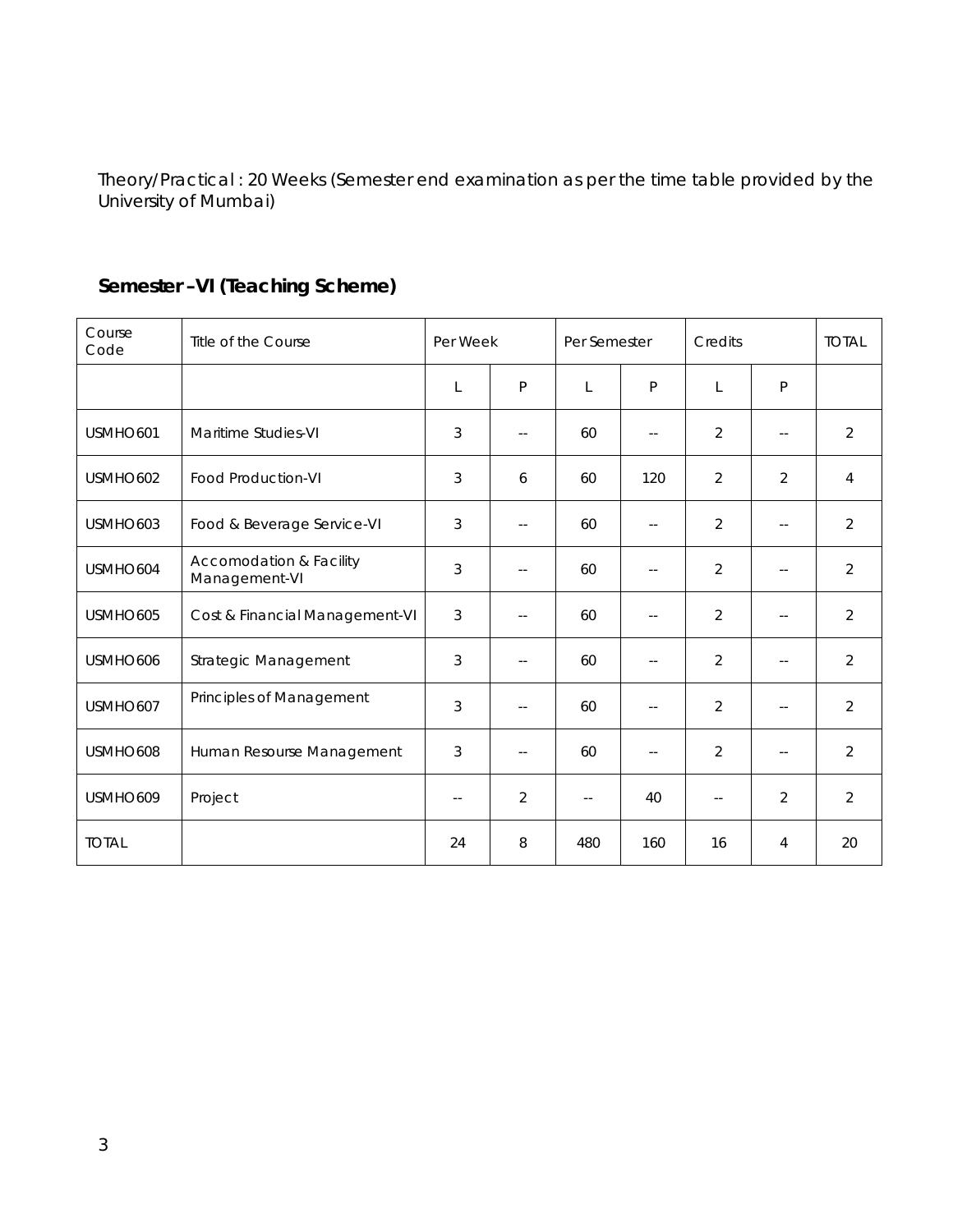Semester V of B.Sc Maritime Hospitality Studies shall be industrial training component of 20 weeks duration. There shall be no theory lectures in this semester. The syllabus of semester VI is as follows:

### **MARITIME STUDIES VI CONTACT STUDIES** VI **CONTACT STUDIES** ON **CONTACT STUDIES** ON **CONTACT STUDIES** ON **CONTACT STUDIES**

**Theory**

| Name of the Programme                                 | Duration             | Semester | Course/ Course Code               |
|-------------------------------------------------------|----------------------|----------|-----------------------------------|
| <b>B.Sc in Maritime Hospitality</b><br><b>Studies</b> | <b>Six Semesters</b> | VI       | Maritime Studies VI<br>[USHMO601] |
| Course Code                                           | Title                | Credits  |                                   |
| USMHO <sub>601</sub>                                  | Maritime Studies VI  |          |                                   |

| For Course per week<br>1 lecture/period is 60 minutes duration |        |           | For subject per week<br>1 lecture/period is 60 minutes duration |  |  |  |  |
|----------------------------------------------------------------|--------|-----------|-----------------------------------------------------------------|--|--|--|--|
|                                                                | Theory | Practical | Tutorial                                                        |  |  |  |  |
| Actual<br>contacts                                             |        |           |                                                                 |  |  |  |  |
| Credits                                                        |        |           |                                                                 |  |  |  |  |

### **Objectives:-**

This subject expresses the student to Maritime Legislation pertaining to International & National Laws and Shipboard Computer Application.

#### **Contents of syllabus for USHMO601**

| UNIT <sub>1</sub> | 1.1 INTERNATIONAL MARITIME ORGANISATION                             | 20 Hours |
|-------------------|---------------------------------------------------------------------|----------|
| 1.1.1             | IMO.                                                                |          |
|                   | 1.1.2 ILO Convention No. 68, 69                                     |          |
| 1.1.3             | <b>ISM Code</b>                                                     |          |
| 1.1.4             | <b>ISPS</b>                                                         |          |
| 1.1.5             | Quality Management                                                  |          |
| 1.1.6             | STCW 95                                                             |          |
|                   | 1.1.7 Port State Control                                            |          |
| 1.1.8             | Drug, Alcohol Policy, Health Hazards                                |          |
| 1.2               | IMPLEMENTATION OF MERCHANT SHIPPING (RECRUITMENT AND                |          |
|                   | <b>PLACEMENT OF SEAFARERS) RULE 2005</b>                            |          |
| 1.2.1             | MS Act 1958                                                         |          |
|                   | Overview<br>$\bullet$                                               |          |
|                   | Section 95 (registration of recruitment and placement<br>$\bullet$  |          |
|                   | agencies)<br>Part VII (Employment of seafarers Indian Flag Vessels) |          |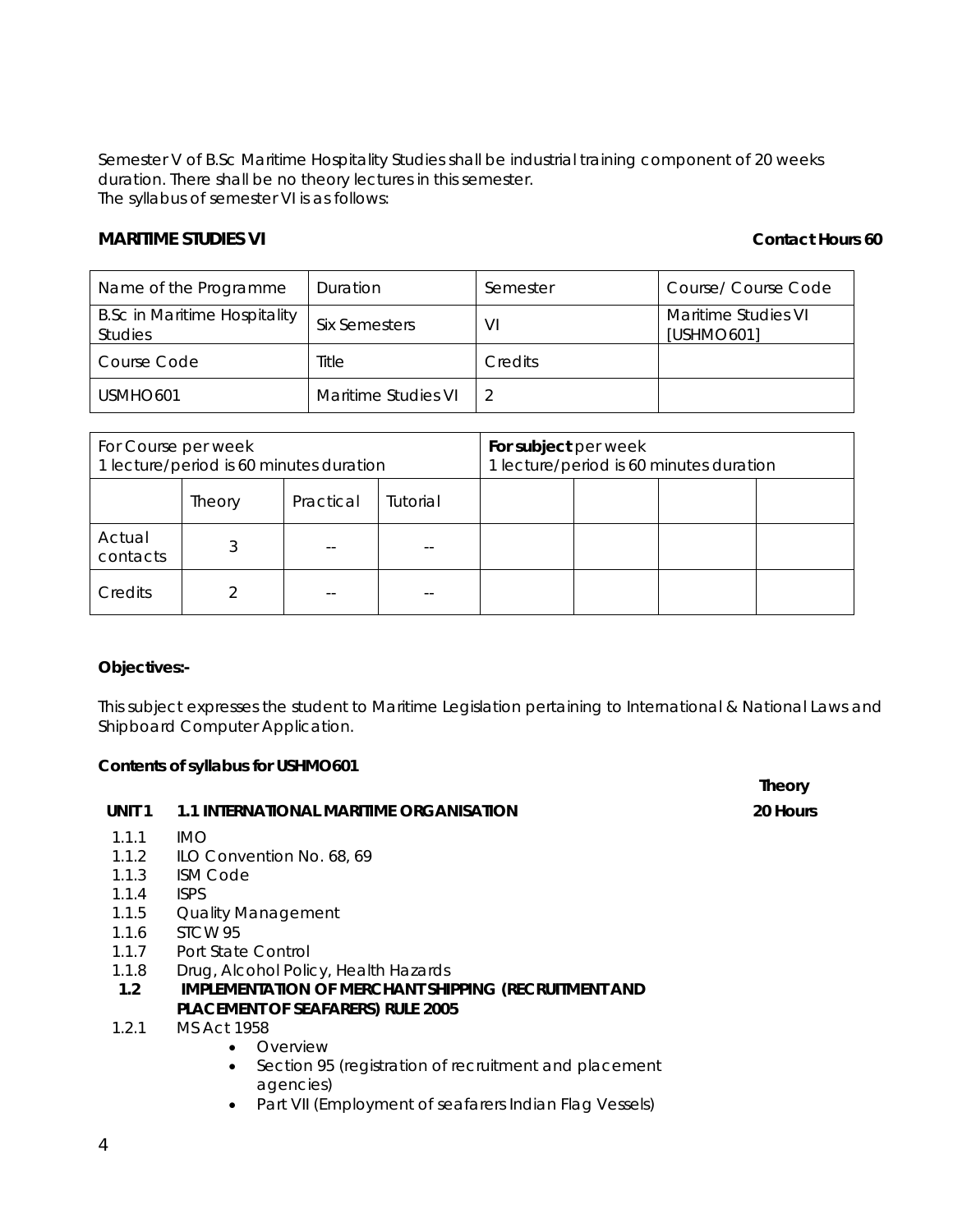Recruitment and placement rules, 2005

- Introduction and definitions
- Significance of the RPS, Rules, 2005
- Purpose of the rule
- Benefit to seafarers under the rule
- Responsibilities of employer
- Rights and responsibilities of the seafarer
- How to access information regarding registered recruitment and placement agencies

Article of Agreement (Indian Ships)

- Lecture on general content of agreement
- Responsibilities of employer and seafarer
- Discussion on the content

Article of Agreement (foreign flag ship)

1.2.4

1.2.3

1.2.2

- Lecture on general content of agreement • Relevance of RPS, Rule 2005 on foreign ships
- Responsibilities of foreign employer & seafarer
- Discussion on the content

#### **1.3 1.3 MARPOL - 73 / 78**

- 1.3.1 Annexure II
- 1.3.2 Annexure III
- 1.3.3 Annexure IV
- 1.3.4 Annexure V
- 1.3.5 Annexure VI

### **1.4 INDIAN MARITIME LAW**

- 1.4.1 Marine Insurance
- 1.4.2 UNCLOS & its principles
- 1.4.3 Territorial waters, contiguous zone and EEZ
- 1.4.4 Pollution damage & compensation
- 1.4.5 National Maritime Board Agreement
- 1.4.6 General conditions regulating hours of work
- 1.4.7 Period of rest
- 1.4.8 National Maritime Board Agreements
- 1.4.9 Scale of Provisions for seamen
- 1.4.10 Provident Fund
- 1.4.11 Personal Injury, death

### **UNIT 2 2.1SHIPBOARD OIL POLLUTION EMERGENCY PROCEDURES (SOPEP) 20 Hours**

# **2.2 SHIPBOARD COMPUTER APPLICATION**

- 2.2.1 Basic Hardware Familiarization
	- Handling the computer and peripherals
	- Booting the computer, common start up errors and their remedies. Connecting peripherals – keyboard, mouse, monitor, power cables, UPS to the computer and checking all connections
	- Keyboard layout and functions of different keys
	- Proper shut down of PC precautions to avoid an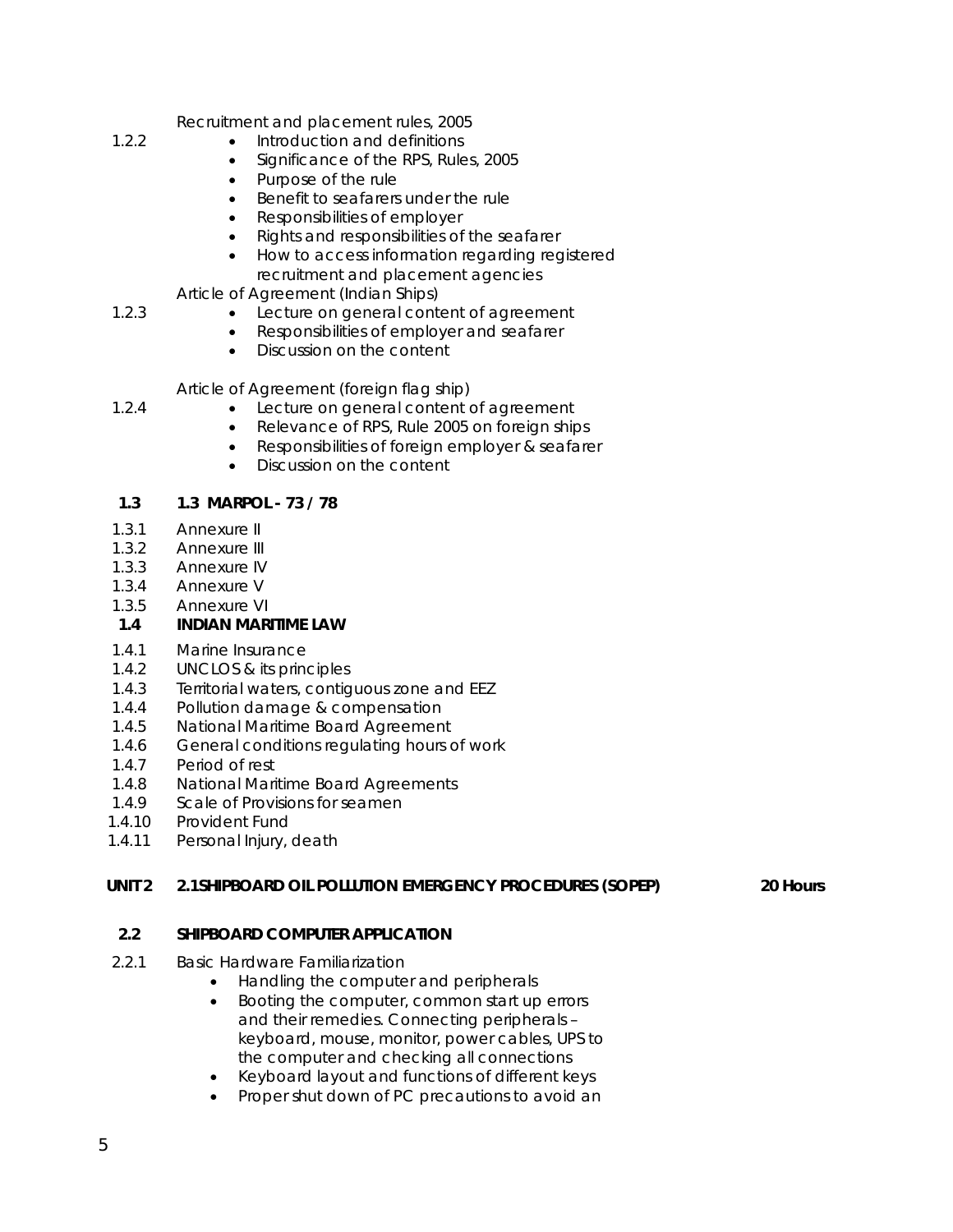improper shut down

- Identifying the different hardware parts in the PC
- Determining the configuration of the PC
- 2.2.2 Operating System
	- The Windows Operating System
	- Handling files and folders
	- Creating, opening, renaming, and deleting files and folders.
	- Performing searches for specific files and folders
	- Using common keyboard shortcuts to speed up
	- operations
	- Using windows help
	- Installation / uninstalling of software
	- Coping and burning of CDs
	- Using win zip software
	- Internet and using browser like explorer
	- Using email application program
	- Antivirus software's and removal of virus from PC's networks
- 2.2.3 MS – Word
	- Creating and saving documents in MS-Word
	- Opening, finding, renaming, files and folders
	- Using page setup, print preview and print commands
	- Paragraph options, bullets & numbering
	- Format test using various options in formatting toolbar
	- Checking spelling & grammar in the document
	- Using headers & footers
	- Inserting symbols & pictures
	- Creating tables in MS Word
- 2.2.4 MS-Excel
	- Creating workbooks, working with rows, columns, cells and worksheets
	- Inserting pictures, graphics
	- Formatting of cells
	- Using conditional formatting on data in cells
- 2.2.5 Advanced MS Office Features and Document
	- Management
		- 4.5.1 MS Word
			- **Mail Merge, Embedding objects in word**
			- **Master the tools to organize, edit, format, and**
			- **Paragement your content**
			- Create visual impact with pictures, diagrams,
			- tables, 3-d effects, and link charts, tables and **graphs to live data. Creating hyperlinks to** other
			- **documents**
	- MS Excel

Writing formulas, using logical and trigonometric functions, data sorting and filtering, using fill series,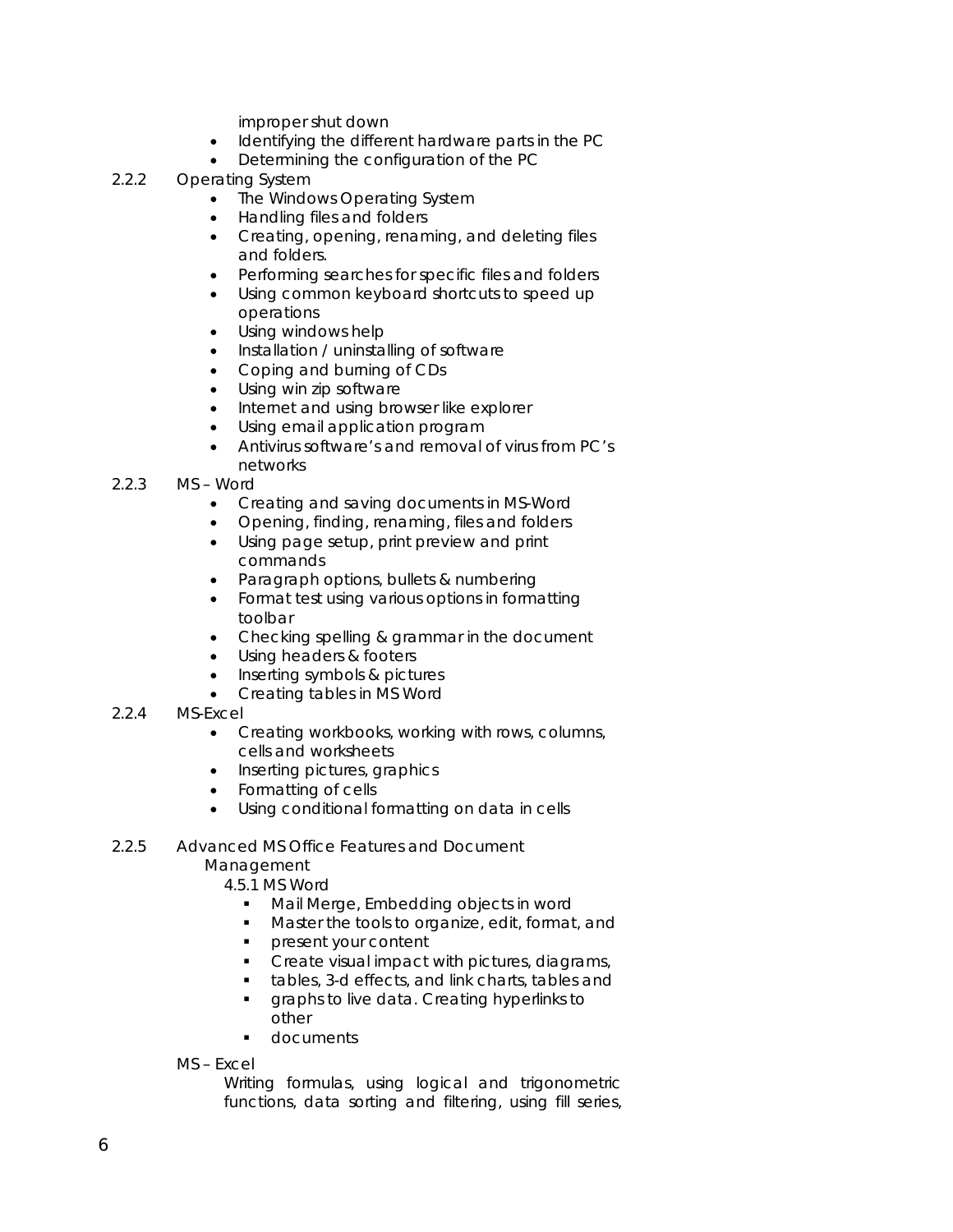freezing window panes, creating chart and embedding them in excel documents

4.5.3 Document Management : Using document Management Software's to scan documents and store in the right files and folders

#### 2.2.6 Shipboard Applications / Databases

- 4.6.1 Shipboard applications
	- Creating and updating crew list
	- **Account of wages**
	- Work done report
	- **Provision inventory and accounting**
	- **Planned maintenance system, inventory** control of spares

#### Data base

- Making use of database to store and retrieve data
- Running a query on the stored data

#### **UNIT 3 3.1GENERAL ENGINEERING KNOWLEDGE 20 Hours**

- 3.1.1 Engineering Dept. Organisation onboard ships
- 3.1.2 Duties & responsibilities of engine room personal **Onboard**
- 3.1.3 Various machinery in Engine Room & their purpose
- 3.1.4 General Engine Room Layout
- 3.1.5 Ships emergencies & actions
- 3.1.6 Cold & hot water system onboard
- 3.1.7 Various leakage stopping material used onboard
- 3.1.8 Emergencies in engine room & action
- 3.1.9 Shipboard Maintenance
- 3.1.10 Corrosion
- 3.1.11 Paints, Pigments, Vehicles
- 3.1.12 Surface preparation
- 3.1.13 Maintenance of galley equipment

#### **3.2 Emergency Drills**

- 3.2.1 Lifeboat drills
- 3.2.2 Fire drills
- 3.2.3 Pollution drills

#### **Total 60 Hours 60 Hours**

**\*NOTE: Emergency drills as mentioned in Unit 3, (3.2), to be conducted during winter vacations for a period of 5 days and there is going to be no evaluation for it. Reference Books:-** 

| Author                                 | Year | Title                            | Publication                   |
|----------------------------------------|------|----------------------------------|-------------------------------|
| E. C. B. Lee, Kenneth Lee              | 1971 | Safety and Survival at Sea       | New York, WW Norton<br>and co |
| International Maritime<br>Organization | 2000 | Model course crowd<br>management | IMO, Publishing               |
|                                        |      | Solas (as amended)               | <b>Sterling Book House</b>    |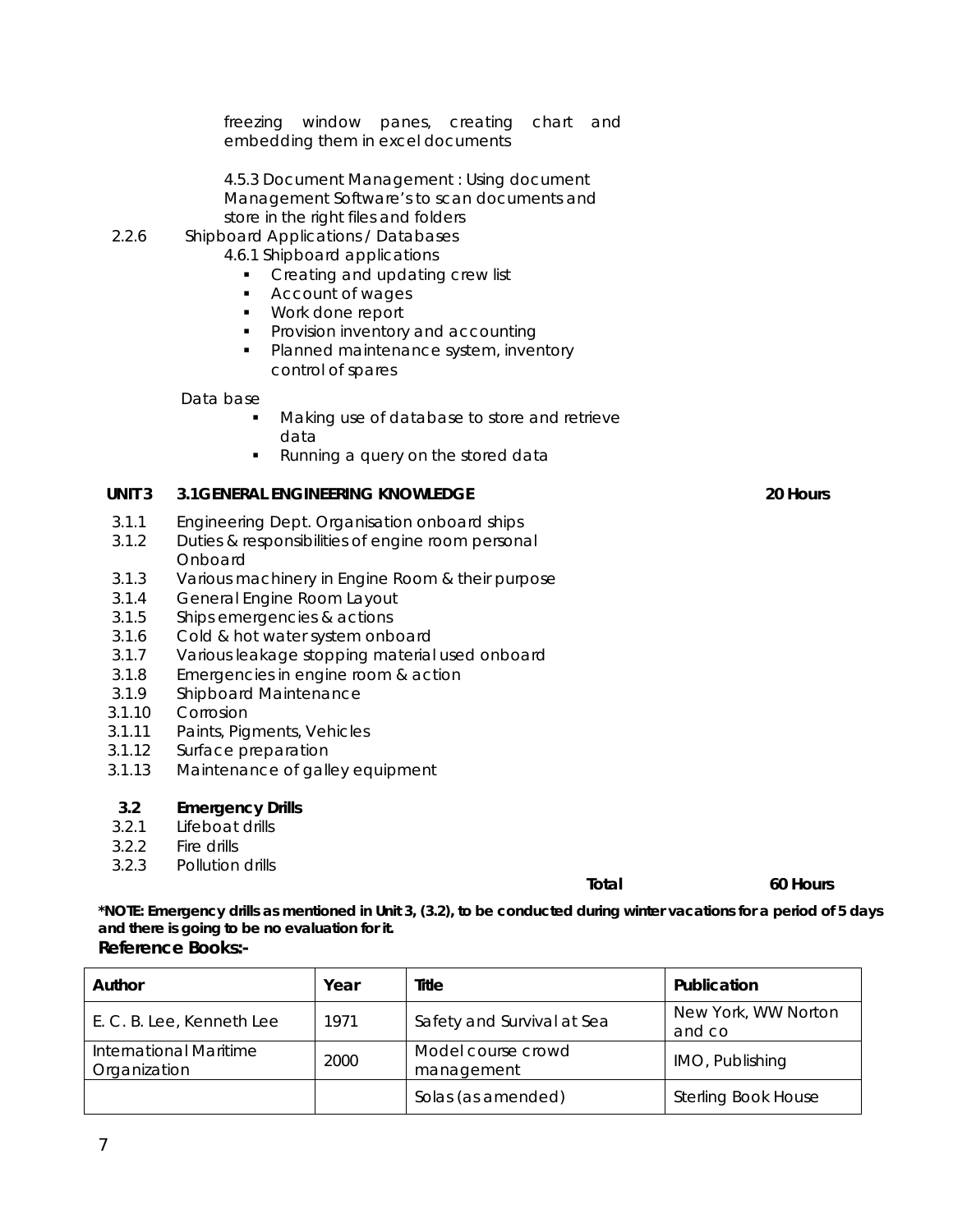Relevant DG Shipping MS notices and training circulars

## **FOOD PRODUCTION VI Contact Hours 60**

| Name of the Programme                                 | Duration             | Semester       | Course/ Course Code              |
|-------------------------------------------------------|----------------------|----------------|----------------------------------|
| <b>B.Sc in Maritime Hospitality</b><br><b>Studies</b> | <b>Six Semesters</b> | VI             | Food Production VI<br>[USHMO602] |
| Course Code                                           | Title                | <b>Credits</b> |                                  |
| USMHO602                                              | Food Production VI   | $2+2$          |                                  |

| For Course per week<br>1 lecture/period is 60 minutes duration |                                 |   | For subject per week<br>1 lecture/period is 60 minutes duration |  |  |  |  |
|----------------------------------------------------------------|---------------------------------|---|-----------------------------------------------------------------|--|--|--|--|
|                                                                | Practical<br>Tutorial<br>Theory |   |                                                                 |  |  |  |  |
| Actual<br>contacts                                             |                                 | 6 |                                                                 |  |  |  |  |
| Credits                                                        |                                 |   |                                                                 |  |  |  |  |

#### **Objectives:-**

The subject is designed to equip students with the techniques of managing food production department efficiently and effectively and to train students for bulk and regional Indian cooking in different sectors of hospitality.

#### **Contents of syllabus for USHMO602**

### **UNIT 1 1.1KITCHEN ORGANIZATION AND MANAGEMENT 20 Hours**

- 1.1.1 Kitchen Organization of Star Category Hotels Vs Galley of a First Class Cruise Ships/ Vs Galley of a Merchant Vessel
- 1.1.2 Management of Kitchen of Star Category Hotels Vs Galley of a First Class Cruise Ships/ Vs Galley of a Merchant Vessel
- 1.1.3 Maintaining records/Reports/Log Book/Sign–on/ Sign–off records/Approval Forms/Attendance register/ Standard Recipe file/Accident record/ communication with other department/Minutes of Meeting

### **1.2 PRODUCTION MANAGEMENT**

- 1.2.1 Production Load, Duty Roasters, Task Analysis
- 1.2.2 Production Planning and scheduling
- 1.2.3 Production Quality and Quantity
- 1.2.4 Standard Recipes
- 1.2.5 Evolving new recipes and trials

#### UNIT 2 QUANTITY FOOD PRODUCTION – EQUIPMENT **20 Hours** 20 Hours

### **2.1 Equipment**

- 2.1.1 Equipment required for mass/ volume feeding
- 2.1.2 Heat and cold generating equipment

#### 8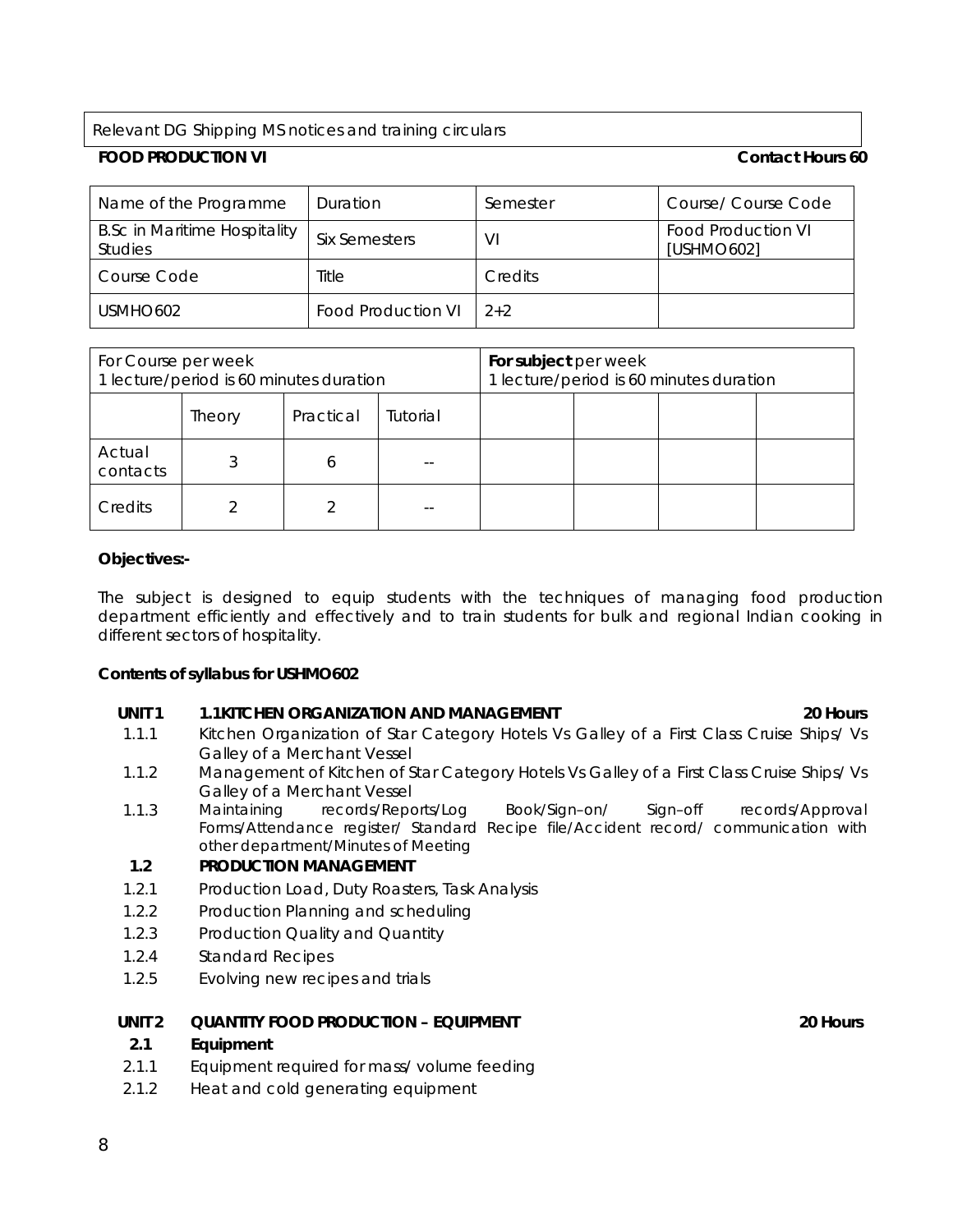- 2.1.3 Care and maintenance of these equipments
- 2.1.4 Modern developments in equipment manufacture
- 2.1.5 Introduction to Equipment & this layout in larder section

### **2.2 Menu Planning**

- 2.2.1 Basic principles of menu planning recapitulation
- 2.2.2 Points to consider in menu planning for various volume feeding outlets such as industrial,
- institutional, mobile catering units.
- 2.2.3 Planning Menus for
	- $\triangleright$  School/ College students
	- $\blacktriangleright$  Industrial workers
	- $\triangleright$  Hospitals
	- ¾ Outdoor parties
	- $\blacktriangleright$  Theme dinners
	- $\triangleright$  Transport Facilities, cruise lines, airlines, railway
- 2.2.4 Nutritional factors for the above

### **2.3 QUANTITY FOOD PRODUCTION - PLANNING**

- 2.3.1 Principles of indenting for volume feeding
- 2.3.2 Portion sizes of various items for different types of volume feeding
- 2.3.3 Modifying recipes for indenting for large scale catering
- 2.3.4 Practical difficulties while indenting for volume feeding
- 2.3.5 Principles of planning for quantity food production with regard to:
	- $\triangleright$  Space allocation
	- $\blacktriangleright$  Equipment selection
	- $\triangleright$  Staffing

### **UNIT 3 3.1 VOLUME FEEDING 20 Hours**

- 3.1.1 Institutional and Industrial Catering
	- $\triangleright$  Types of Institutional and Industrial Catering
	- $\triangleright$  Problems associated with this type of catering
	- $\triangleright$  Scope for development and growth
- 3.1.2 Hospital Catering
	- ¾ Highlights of Hospital Catering for patients, staff, visitors
	- $\triangleright$  Diet menu's and nutritional requirements
- 3.1.3 Off premises catering
	- $\triangleright$  Reasons for growth and development
	- $\triangleright$  Menu planning and Theme parties
	- $\triangleright$  Concept of a central production unit
	- $\triangleright$  Problems associated with off premises catering
- 3.1.4 Mobile catering
	- $\triangleright$  Characteristics of Sea, Airlines and Rail caterings
	- $\triangleright$  Branches of mobile catering
- 3.1.5 Quantity purchase and storage
	- $\blacktriangleright$  Introduction to purchasing
	- $\blacktriangleright$  Purchasing system
	- $\blacktriangleright$  Purchase specifications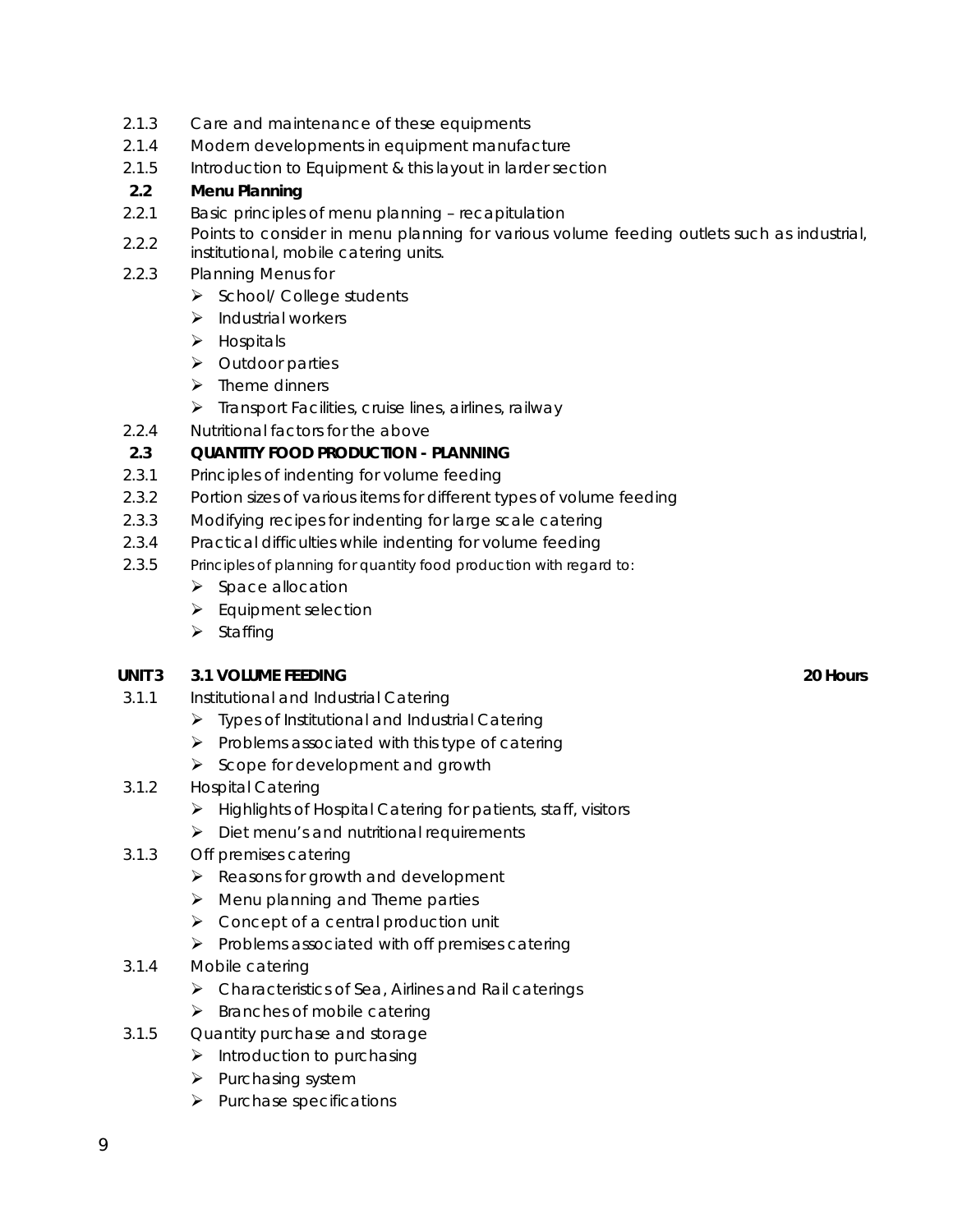- $\blacktriangleright$  Purchasing techniques
- ¾ Storage

## **3.2 REGIONAL INDIAN CUISINE**

- 3.2.1 Introduction to regional cuisines
- 3.2.2 Heritage of Indian cuisine
- 3.2.3 Factors that effect eating habits in different parts of the country
- 3.2.4 Cuisine and its highlights of different states/ regions/ communities to be discussed under
	- $\triangleright$  Geographical location
	- $\blacktriangleright$  Historical background
	- $\triangleright$  Seasonal availability
	- $\triangleright$  Special equipments
	- $\triangleright$  Staple diet
	- $\triangleright$  Specialty cuisines for festivals and special occasions

### **FOOD PRODUCTION – PRACTICALS**

Out of total 12 activities / practical for academic year, 9 activities / practical are compulsory for each student.

# **ACTIVITY 1 AVADH 1**

- a) Tomato Shorba
- b) Murg Wajidali
- c) Malai Kofta
- d) Sheermal
- e) Sevian ka Muzaafar

#### **AVADH 2**

- a) Panna
- b) Machchli ka Salan
- c) Paneer Chaman
- d) Tandoori Roti
- e) Phirni

# **ACTIVITY 2 TAMILNADU 1**

- a) Rasam
- b) Kozhi Chettinad
- c) Avrakkai Poriyal
- d) Lemon Rice
- e) Paal Poli

#### **TAMILNADU 2**

- a) Dosa
- b) Sambar
- c) Erha Kari
- d) Avial
- e) Masaru Anna
- f) Kesari Pysam

**ACTIVITY 3 PUNJABI 1** 

a) Kanji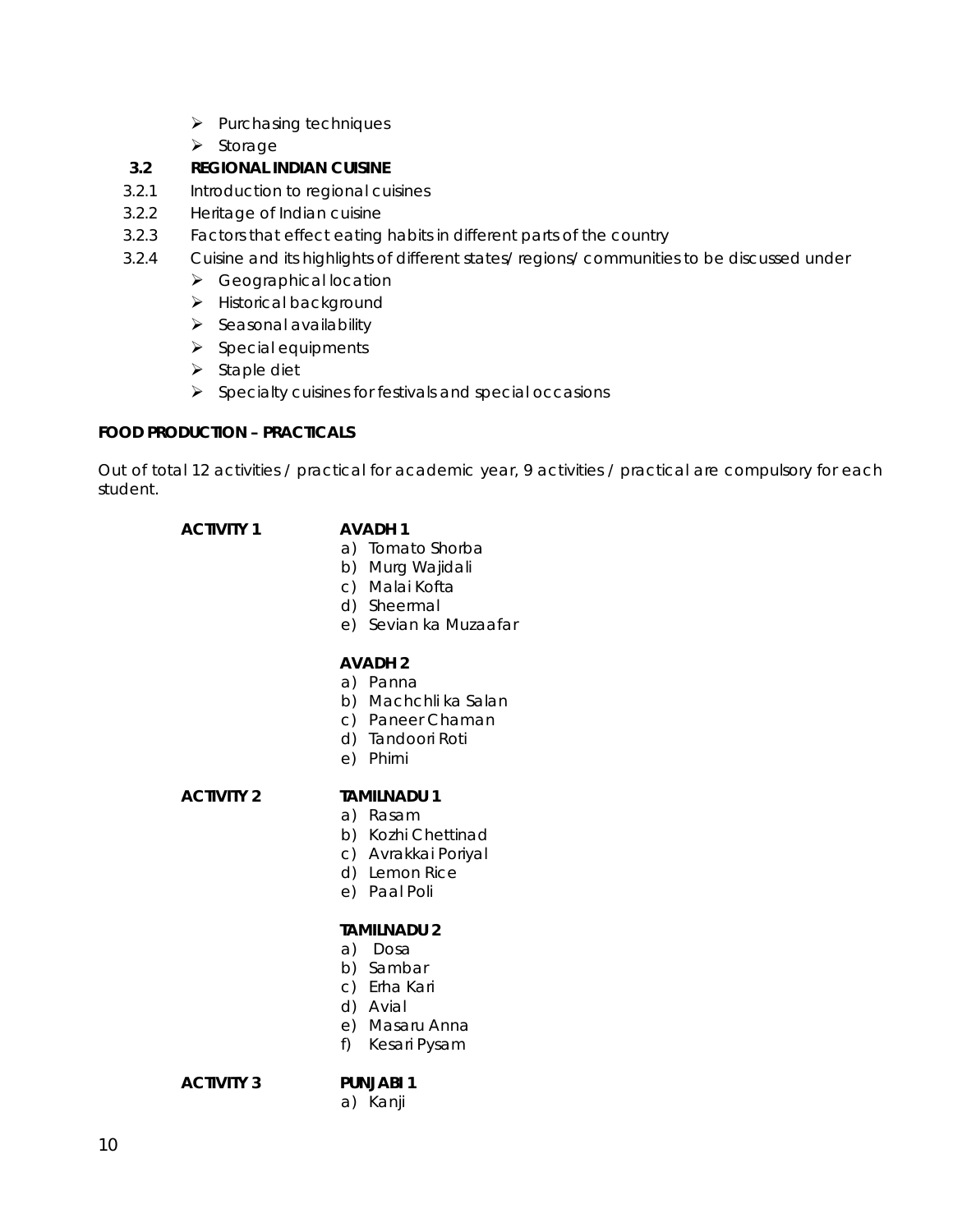- b) Makhani Chooze
- c) Dal Makhni
- d) Kadai Paneer
- e) Tandoori Roti
- f) Kesari Kheer

#### **PUNJABI 2**

- a) Aloo Chat
- b) Fish Amratsari
- c) Sarson Ka Saag
- d) Makki ki Roti
- e) Chole Bathure
- f) Gajar Halwa

# **ACTIVITY 4 KERALA 1**

- a) Puli Rasam
- b) Kozhi Varthakari
- c) Kootu
- d) Malabari Paratha
- e) Purupu Pysam

#### **KERALA 2**

- a) Appam
- b) Meen Curry
- c) Veg. Stew
- d) Payaru Thoran
- e) Paal Pysam

#### **ACTIVITY 5 HYDERABAD 1**

- a) Shammi Kabab
- b) Gosht Banajara
- c) Paneer Pasanda
- d) Saffron PUlao
- e) Qubhani ka Meetha

#### **HYDERABAD 2**

- a) Chappali Kabab
- b) Murg Zaffrani
- c) Baghare Baingan
- d) Bakarkhani
- e) Sahi Tukra

#### **ACTIVITY 6 GOA 1**

- a) Amboti Saar
- b) Goan Fish Curry
- c) Prawn Balchao
- d) Cabbage Foogath
- e) Rice
- f) Dodal

#### **GOA 2**

a) Chicken Cafareal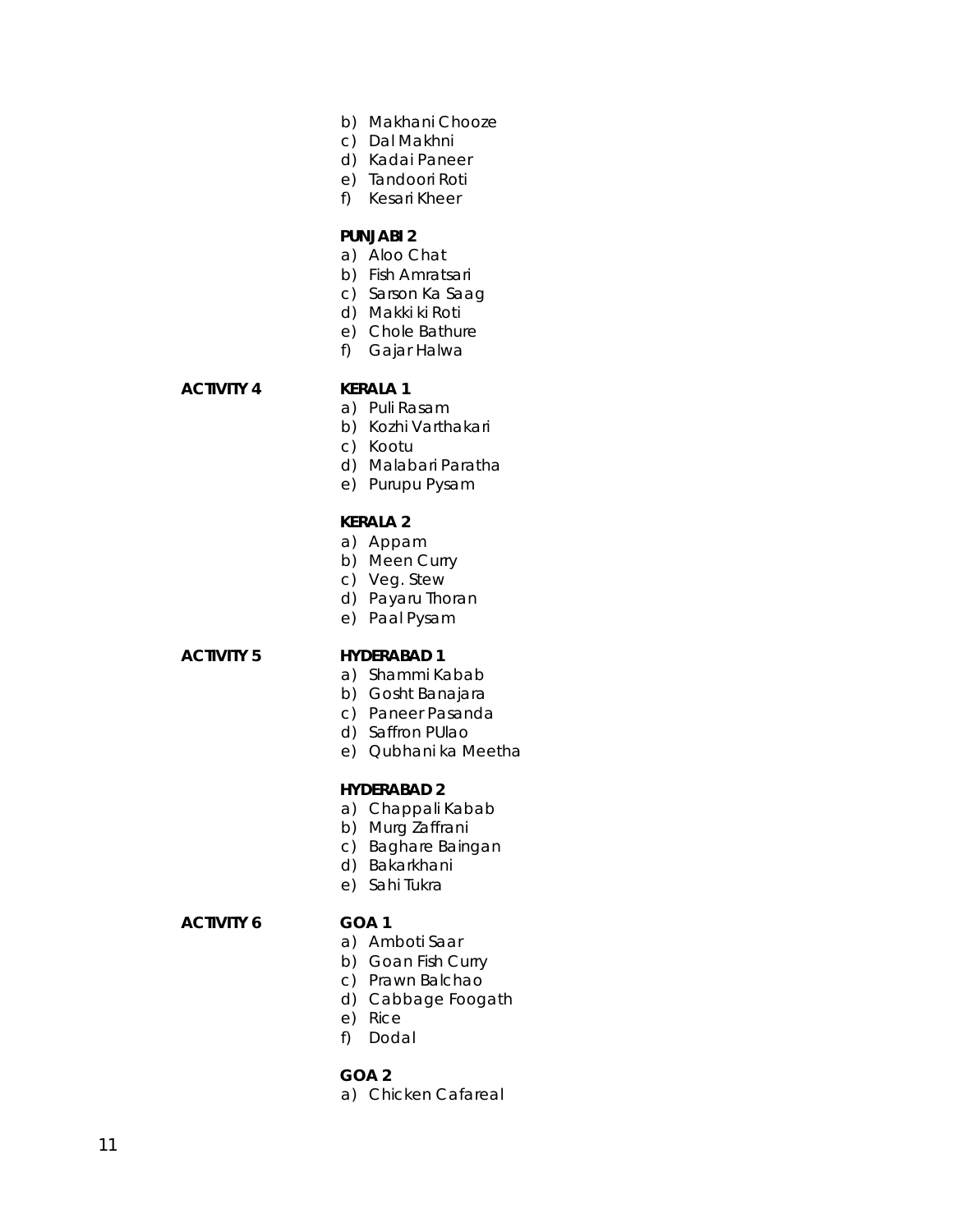- b) Pork Vindaloo
- c) Vegetable Caldien
- d) Sanna
- e) Dosh

#### **ACTIVITY 7 RAJASTHAN 1**

- a) Machchli ka soola
- b) Murg ke Boothe
- c) Paneer Mircha
- d) Phulka
- e) Rice
- f) Jalebi

#### **RAJASTHAN 2**

- a) Mahi Kabab
- b) Lal Maans
- c) Gatte ka Saag
- d) Pulka
- e) Rice

#### **ACTIVITY 8 BANGALI 1**

- a) Nimki
- b) Kosha mangsho
- c) Ghughi
- d) Lucchi
- e) Rice

#### **BANGALI 2**

- a) Macher Jhol
- b) Potler Dalma
- c) Cholar Dal
- d) Rice
- e) Rasgulla

# **ACTIVITY 9 MAHARASHTRA 1**

- a) Kokam Saar
- b) Mutton Kolhapuri
- c) Kothambir Vadi Rasa
- d) Thali Pith
- e) Shreekhand

#### **MAHARASHTRA 2**

- a) Koshimbir
- b) Kombi Chacooty
- c) Matki Chi Usal
- d) Amti
- e) Pooran Poli

# **ACTIVITY 10 KARNATAKA 1**

- a) Kuduta Saar
- b) Kozhi Curry
- c) Kai Kajpu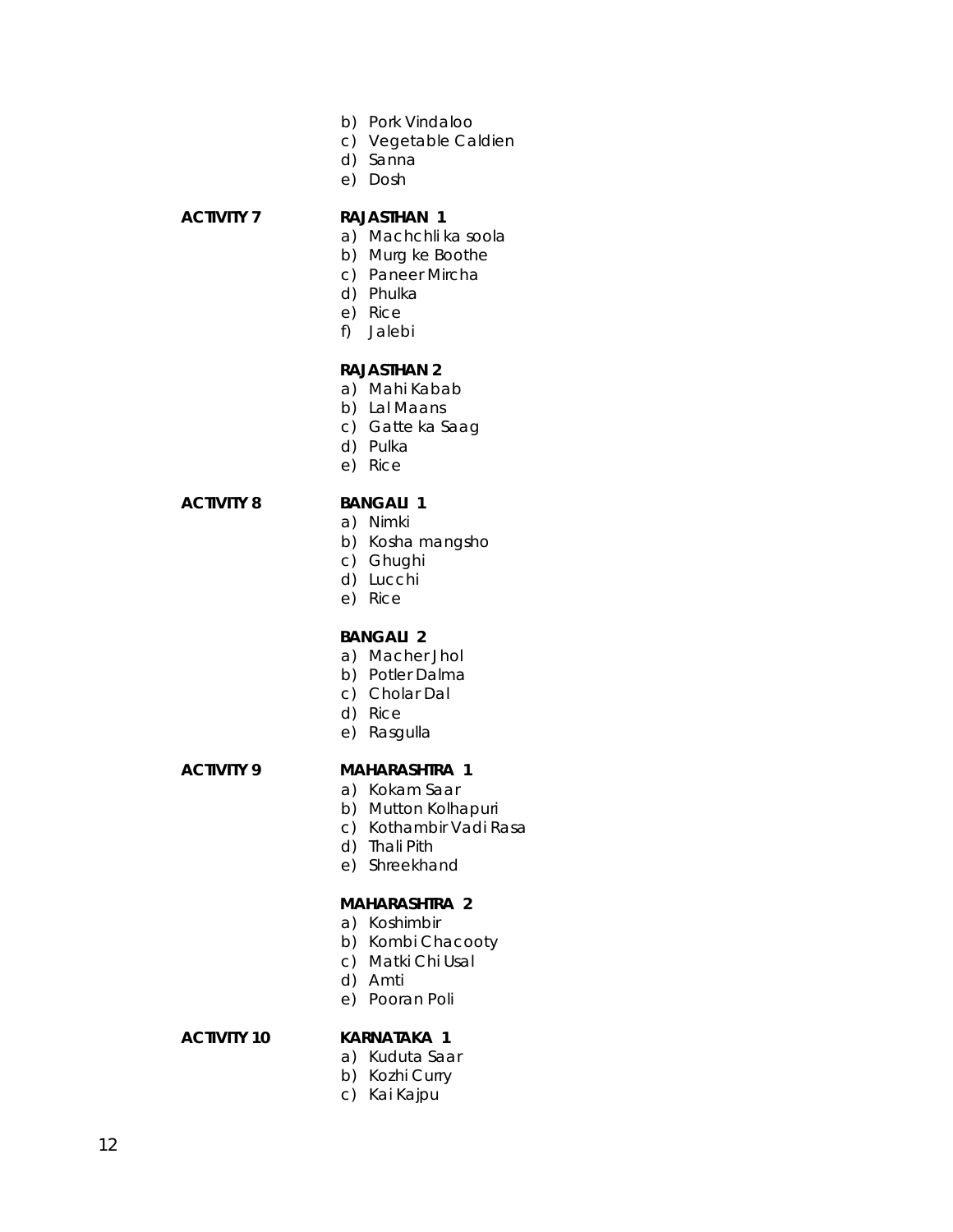- d) Rice
- e) Chiroti

#### **KARNATAKA 2**

- a) Tomato Saar
- b) Kori Gassi
- c) Masuru Anna
- d) Masala Badane Kayi
- e) Mysoor Pak

#### **ACTIVITY 11 KASHMIR 1**

- a) Kashmiri Shorba
- b) Mutton Roganjosh
- c) Navratan Khorma
- d) Kashmiri Pulao
- e) Machama

#### **KASHMIR 2**

- a) Mint Shorba
- b) Murgh Dhaniwal Korma
- c) Dum Aloo Kashmiri
- d) Saffron Pulao

### **ACTIVITY 12 GUJRAT 1**

- a) Patra
- b) Flower and Tamata Shak
- c) Undio
- d) Theplas
- e) Doodha Pak

#### **GUJRAT 2**

- a) Dhokla
- b) Vaigan Shak
- c) Gujrathi Kadhi
- d) Poori
- e) Amrakhand

**\*NOTE: there will be continuous assessment of skills being acquired through class work, practical & periodic assignments / project works / tests / orals etc.** 

**\*Laboratory journal to be submitted at the end of each term for assessment** 

#### **Reference Books:-**

| Author               | Year | Title                   | Publication                                                 |
|----------------------|------|-------------------------|-------------------------------------------------------------|
| Wayne Gisselen       | 1992 | Professional Cooking    | John Weily & Sons 605, 3rd<br>Avenue, N.Y.                  |
| Wayne Gisselen       | 1999 | Professional Baking     | John Weily & Sons 605, 3rd<br>Avenue, N.Y.                  |
| Kinton Ceserani      | 1996 | Theory of Catering      | Hodder & Stoughton Educational,<br>338, Euston Road, London |
| <b>Bernard Davis</b> | 1998 | <b>Food Commodities</b> | William Heinmen Ltd. 15, Queens<br>Street, May Fair, London |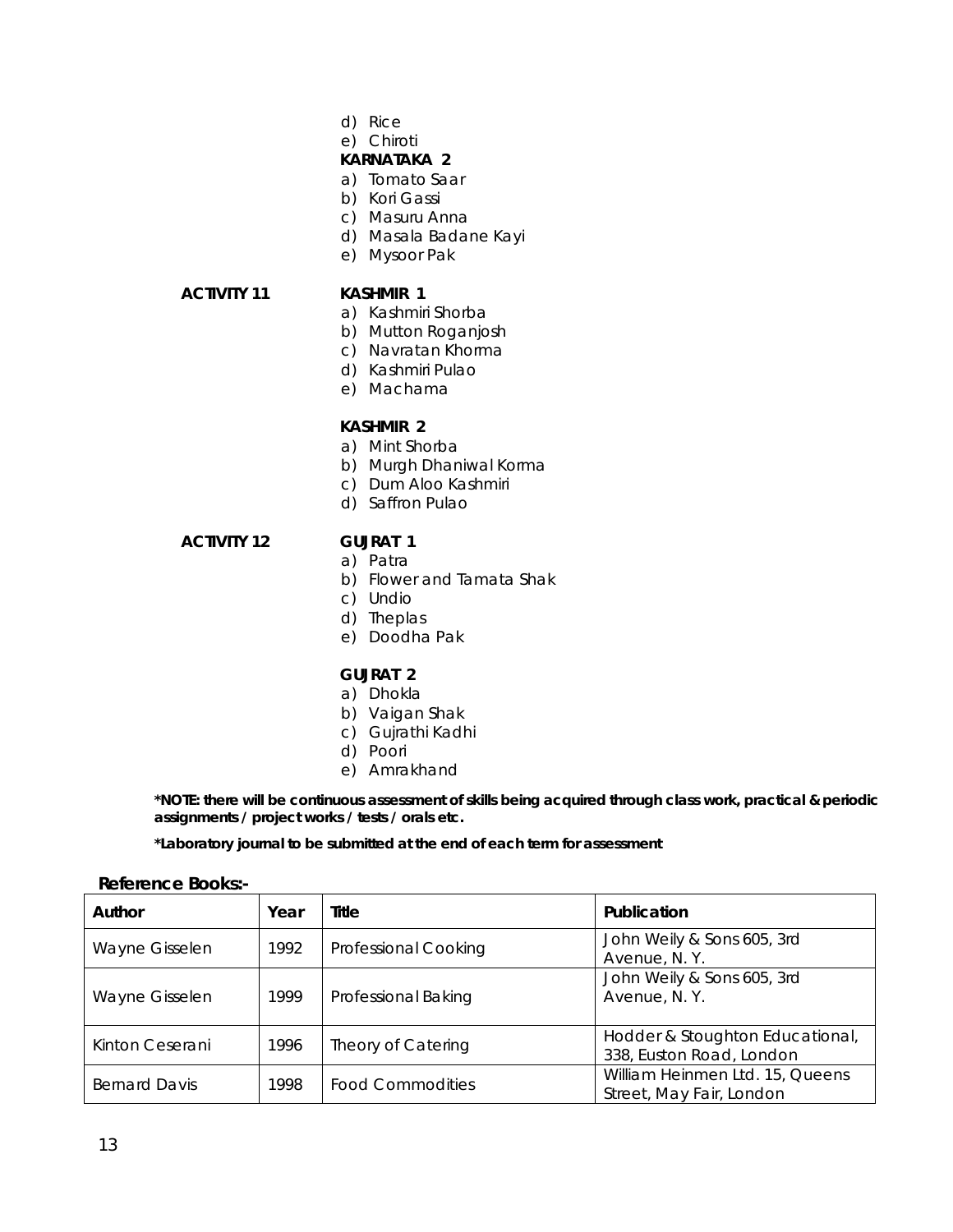| Daniel R. Stevenson                   | 1997 | <b>Basic Cookery The Process</b><br>Approach               | Stanley Thornes Ltd., Old Station<br>Drive, England                              |
|---------------------------------------|------|------------------------------------------------------------|----------------------------------------------------------------------------------|
| <b>Joy Smith</b>                      | 2002 | Kitchen a float galley<br>management & meal<br>preparation | Warsash Nautical Books 6, Dibles<br>Road, Warsash, Sonthampton<br>5031, 9 H2, UK |
| Kay Pastorius                         | 1997 | Cruising Cuisine                                           | Warsash Nautical Books 6, Dibles<br>Road, Warsash, Sonthampton<br>5031, 9 H2, UK |
| Lin Pardey with Larry<br>Pardey       | 1995 | The care & feeding of sailing<br>crew                      | Warsash Nautical Books 6, Dibles<br>Road, Warsash, Sonthampton<br>5031, 9 H2, UK |
| <b>American Culinary</b><br>Institute | 1996 | Professional Chef                                          | John liley & sons, New York                                                      |
| Krishna Arora                         | 1988 | <b>Theory of Cookery</b>                                   | New Delhi, Frank Bros. & Co.                                                     |
| Jerald W. Chesser                     | 2003 | The Art & Science of Culinary<br>Preparation               | Education Institute of American<br><b>Culinary Federation</b>                    |

#### **Scheme of Examination Conduct of Practical Examination Semester end assessment - 50 marks**

- Candidate will be given a menu comprising of 4 dishes.
- Indent sheet and plan of work sheet to be filled by the candidate of the menu he gets.
- He / she supposed to collect indents, prepare and present the dishes in the menu within stipulated time.
- Cleaning and securing equipments and working area is also to be done within stipulated time.
- Assessment will be done as follows –

| Journal | <b>Indent Sheet</b><br>& plan of work | Colour | Consistency | Taste | Texture | Viva-voce | Personal<br>Grooming<br>Cleaning &<br>Securing |
|---------|---------------------------------------|--------|-------------|-------|---------|-----------|------------------------------------------------|
| 05      | 05                                    | 08     |             | 08    |         | 05        | 05                                             |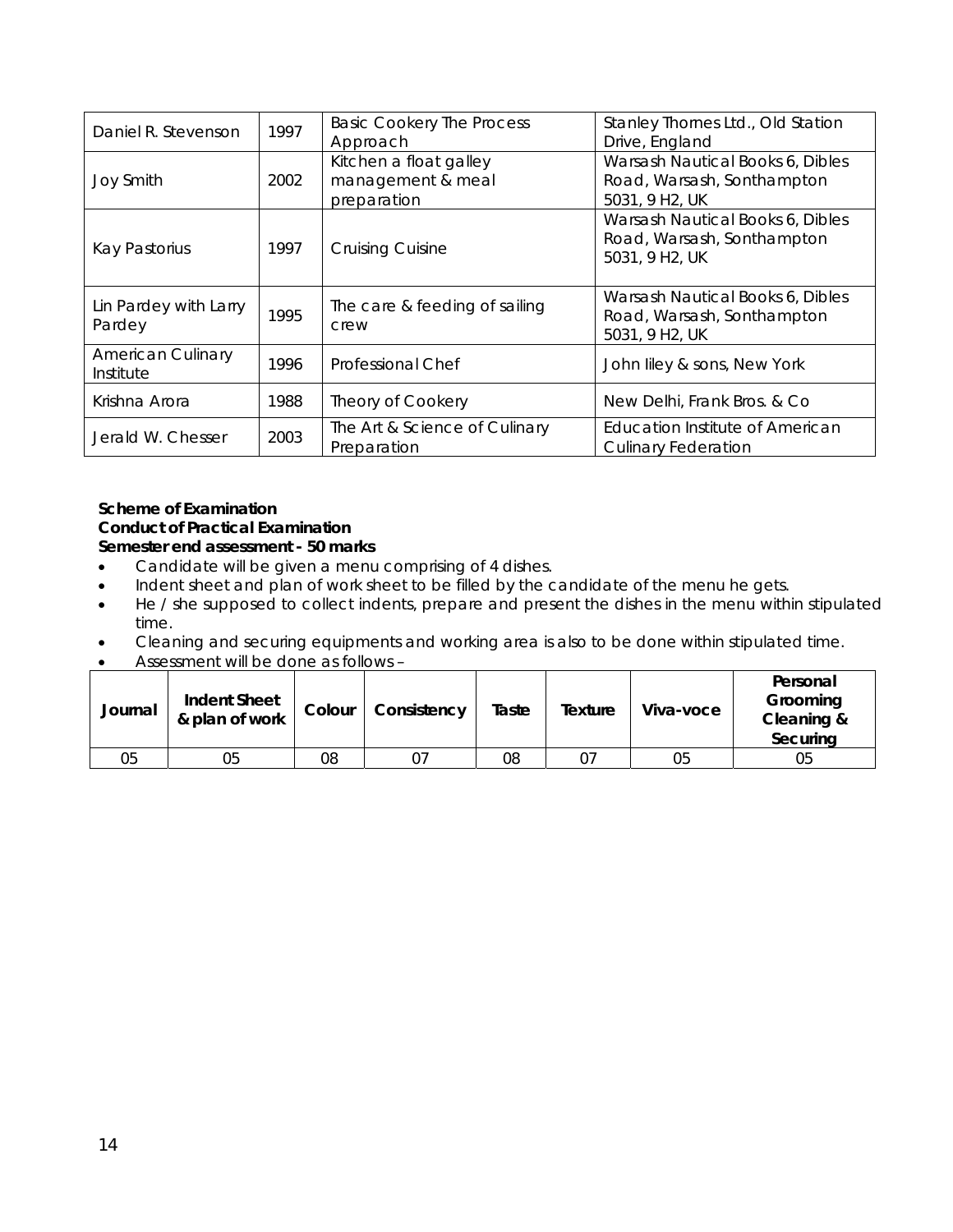#### **FOOD AND BEVERAGES SERVICE VI CONTACT AND SERVICE VI**

| Name of the Programme                                 | Duration                      | Semester | Course/ Course Code                      |
|-------------------------------------------------------|-------------------------------|----------|------------------------------------------|
| <b>B.Sc in Maritime Hospitality</b><br><b>Studies</b> | Six Semesters                 | VI       | Food & Beverage<br>Service VI [USHMO603] |
| Course Code                                           | Title                         | Credits  |                                          |
| USMHO <sub>603</sub>                                  | Food & Beverage<br>Service VI |          |                                          |

| For Course per week<br>1 lecture/period is 60 minutes duration |               |           | For subject per week | 1 lecture/period is 60 minutes duration |  |  |
|----------------------------------------------------------------|---------------|-----------|----------------------|-----------------------------------------|--|--|
|                                                                | <b>Theory</b> | Practical | Tutorial             |                                         |  |  |
| Actual<br>contacts                                             |               |           |                      |                                         |  |  |
| Credits                                                        |               |           |                      |                                         |  |  |

#### **Objectives:-**

This subject helps students to gain knowledge about various control measures, calculation of break even analysis and inventory control of food, beverage (alcoholic and non alcoholic).

#### **Contents of syllabus for USHMO603**

| UNIT <sub>1</sub> | <b>1.1 COST DYNAMICS</b> | 20 Hours |
|-------------------|--------------------------|----------|
|                   |                          |          |

- 1.1.1 Elements of Cost
- 1.1.2 Classification of Cost

#### **1.2 SALES CONCEPT**

- 1.2.1 Various Sales Concept
- 1.2.2 Uses of Sales Concept

#### **UNIT 2 F&B CONTROL 20 Hours**

#### **2.1 Inventory Control**

- 2.1.1 Importance
- 2.1.2 Objective
- 2.1.3 Methods
- 2.1.4 Levels and Techniques
- 2.1.5 Perpetual Inventory
- 2.1.6 Monthly Inventory
- 2.1.7 Pricing of Commodities
- 2.1.8 Comparison of Physical and Perpetual Inventory
- **2.2 Beverage Control**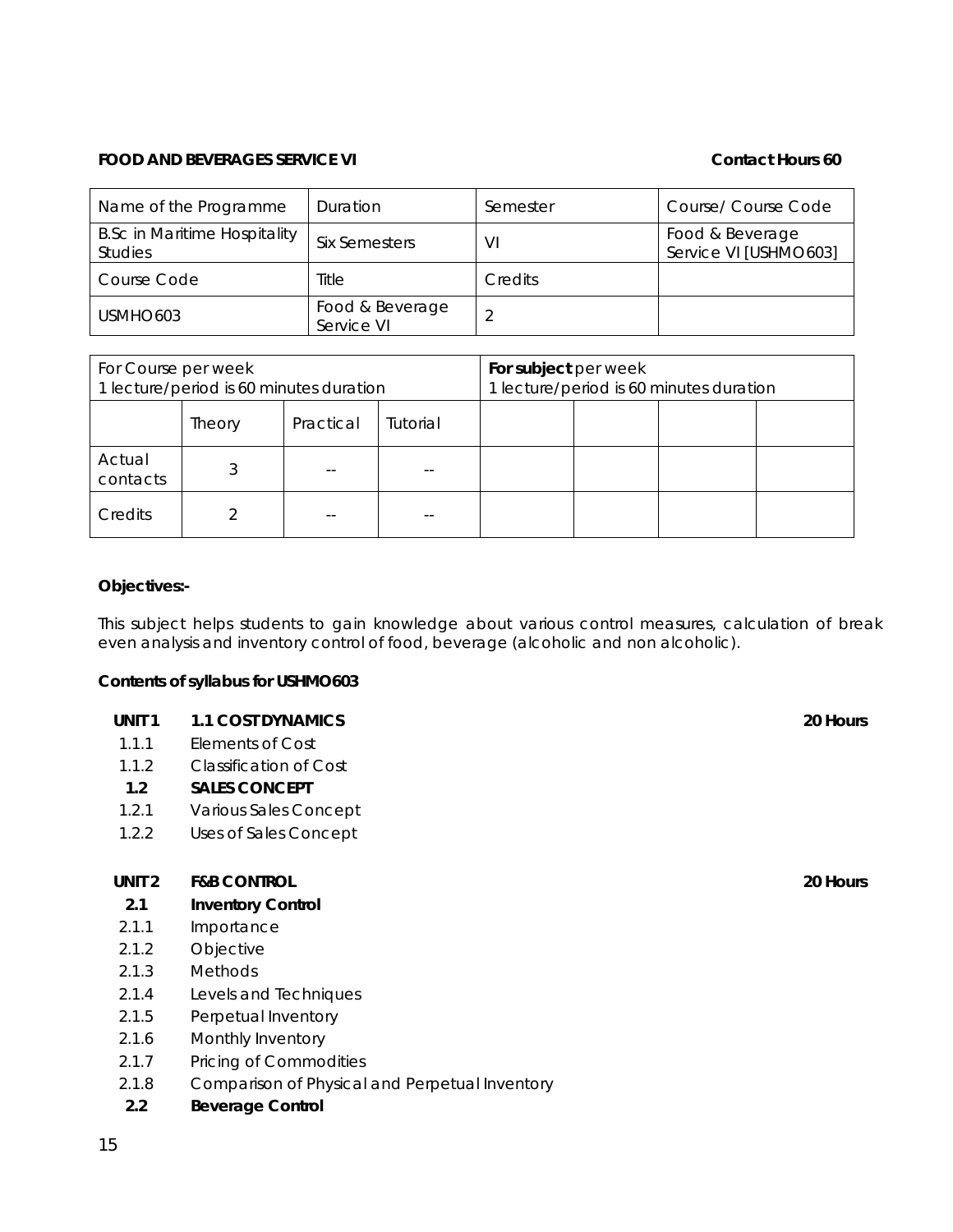| 2.2.1            | Purchasing                     |
|------------------|--------------------------------|
| 2.2.2            | Receiving                      |
| 2.2.3            | Storing                        |
| 2.2.4            | Issuing                        |
| 2.2.5            | <b>Production Control</b>      |
| 2.2.6            | <b>Standard Recipe</b>         |
| 2.2.7            | <b>Standard Portion Size</b>   |
| 2.2.8            | <b>Bar Frauds</b>              |
| 2.2.9            | <b>Books Maintained</b>        |
| 2.2.10           | <b>Beverage Control</b>        |
| 2.3              | <b>Sales Control</b>           |
| 2.3.1            | Procedure of Cash Control      |
| 2.3.2            | Machine System                 |
| 2.3.3            | <b>ECR</b>                     |
| 2.3.4            | <b>NCR</b>                     |
| 2.3.5            | Pre Set Machines               |
| 2.3.6            | <b>POS</b>                     |
| 2.3.7            | Reports                        |
| 2.3.8            | <b>Thefts</b>                  |
| 2.3.9            | Cash Handling                  |
| $2.4\phantom{0}$ | <b>Budgetary Control</b>       |
| 2.4.1            | Define Budget                  |
| 2.4.2            | Define Budgetary Control       |
| 2.4.3            | Objectives                     |
| 2.4.4            | Frame Work                     |
| 2.4.5            | Key Factors                    |
| 2.4.6            | Type of Budget                 |
| 2.4.7            | <b>Budgetary Control</b>       |
| 2.5              | <b>Variance Analysis</b>       |
| 2.5.1            | <b>Standard Cost</b>           |
| 2.5.2            | <b>Standard Costing</b>        |
| 2.5.3            | Cost Variances                 |
| 2.5.4            | <b>Material Variances</b>      |
| 2.5.5            | Labour Variances               |
| 2.5.6            | Overhead Variances             |
| 2.5.7            | <b>Fixed Overhead Variance</b> |
| 2.5.8            | Sales Variance                 |
| 2.5.9            | Profit Variance                |
| 2.6              | <b>Break Even Analysis</b>     |
| 2.6.1            | <b>Breakeven Chart</b>         |
| 2.6.2            | <b>PV Ratio</b>                |
| 2.6.3            | Contribution                   |
| 2.6.4            | Marginal Cost                  |
| 2.6.5            | Graphs                         |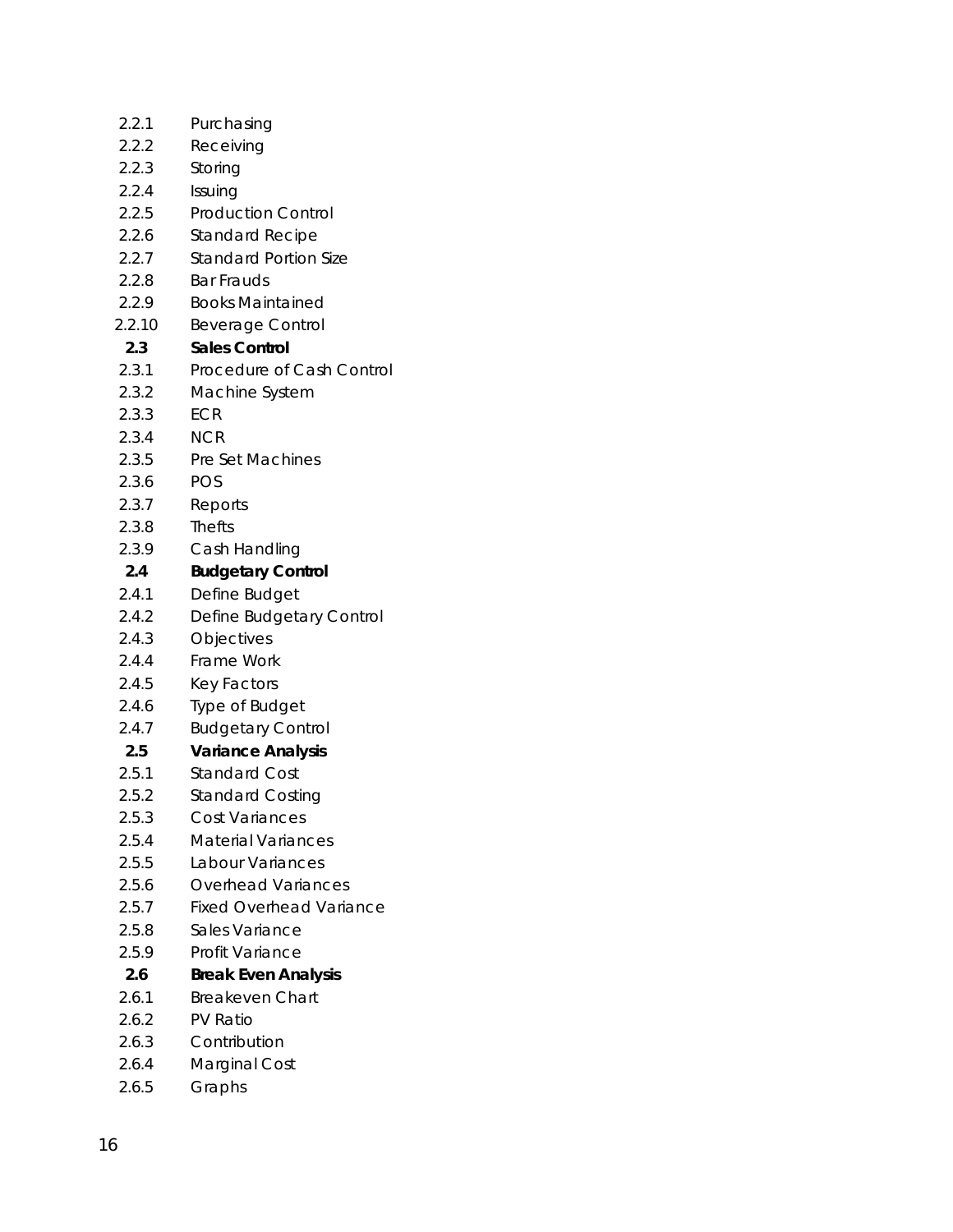# **UNIT 3 MENU AS A MANAGEMENT TOOL & MIS**

**20 Hours** 

- **3.1 Menu Merchandising**
- 3.1.1 Menu Control
- 3.1.2 Menu Structure
- 3.1.3 Planning
- 3.1.4 Pricing of Menus
- 3.1.5 Types of Menus
- 3.1.6 Menu as Marketing Tool
- 3.1.7 Layout
- 3.1.8 Constrains of Menu Planning

## **3.2 Menu Engineering**

- 3.2.1 Definition and objectives
- 3.2.2 Methods
- 3.2.3 Advantages

## **3.3 MIS (MANAGEMENT INFORMATION SYSTEM)**

- 3.3.1 Reports
- 3.3.2 Calculation of Actual Cost
- 3.3.3 Daily Food Cost
- 3.3.4 Monthly Food Cost
- 3.3.5 Statistical Revenue Reports
- 3.3.6 Cumulative and Non Cumulative

### **Reference Book:-**

| Author                                                | Year                                                               | Title                                                            | Publication                                                                                      |
|-------------------------------------------------------|--------------------------------------------------------------------|------------------------------------------------------------------|--------------------------------------------------------------------------------------------------|
| <b>Brian Varghese</b>                                 | Professional Food & Beverage<br>2000<br>Service Management         |                                                                  | Macmillian India Ltd-new Delhi                                                                   |
| <b>Sudhir Andrews</b>                                 | 2011                                                               | Food & Beverage Service                                          | Tata Mcgraw Hill Education<br>Private Limited                                                    |
| Dennis Lillicrap, John<br><b>Cousins Robert Smith</b> | 2010                                                               | <b>Food and Beverage Service</b>                                 | Hodder and Stoughton Educational,<br>338 Euston Road, London                                     |
| United Kingdom<br><b>Bartenders' Guild</b>            | The International Guide to<br>1994<br>Drinks<br>1V <sub>2</sub> SA |                                                                  | Vermilion, Random House, 20<br>Vauxhall Bridge road, London SW                                   |
| Shatbhi Basu                                          | 1999                                                               | The Cant Go Wrong Book of<br>Drinks                              | Business Publications Inc., 229/A,<br>Krantiveer Rajguru Marg, Girgaon,<br>Mumbai                |
| Hugh Johnson                                          | 1994                                                               | The World Atlas of Wine                                          | Mitchelle Beazley, Michelin House, 81<br>Fulham Road, London SW3 6RB                             |
| 1984<br>Pamela Vinoyke Prile<br>The Penguin Wine Book |                                                                    | Allen Lae Penguin Books Ltd. 536,<br>Kings Road, London SWIO OUH |                                                                                                  |
| <b>Stuart Walton</b>                                  | 1997                                                               | The Book Of Wine                                                 | Joanna Lorenz Annez Publishing Ltd.,<br>Hermes House, 88-89 Black Friars<br>Road, London SEI SHA |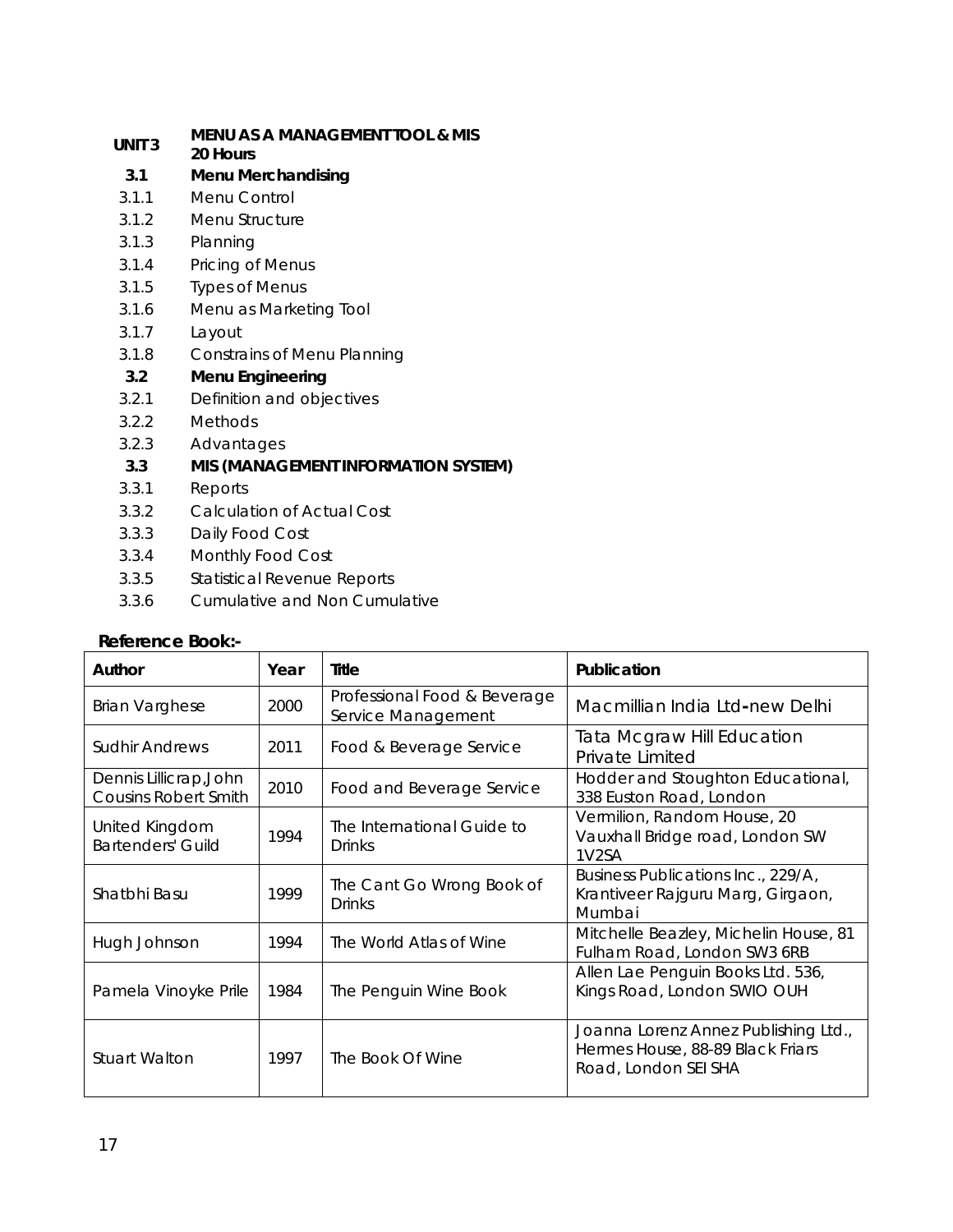| <b>Rosalind Cooper</b>               | 1982 | Spirits and Liquors                                    | M.P Books, P.O Box 5367, Tucson, AZ<br>8573       |
|--------------------------------------|------|--------------------------------------------------------|---------------------------------------------------|
| Hugh Johnson,                        | 1997 | Pocket Wine Book                                       | Michelin House, 81 Fulham Road,<br>London SW3 6RB |
| Edward A Kazarian                    | 1989 | <b>Food Service Facilities and</b><br>Planning, Third, | John Wiley and Sons                               |
| Bernard Davis,<br>Edward Lockwood    | 1994 | Food and Beverage<br>Management                        | <b>Butterworth Heinemann</b>                      |
| Sandra J.<br>Dalmer, Kurt W. Kohl    | 1996 | Waiter and Waitres Training<br>Manual                  | John Wiley and Sons                               |
| Nancy Loman<br>Scanlon               | 1999 | Marketing by Menu                                      | John Wiley and Sons                               |
| Christopher Egerton<br><b>Thomas</b> | 1994 | How to Manage a successful<br>bar                      | John Wiley and Sons                               |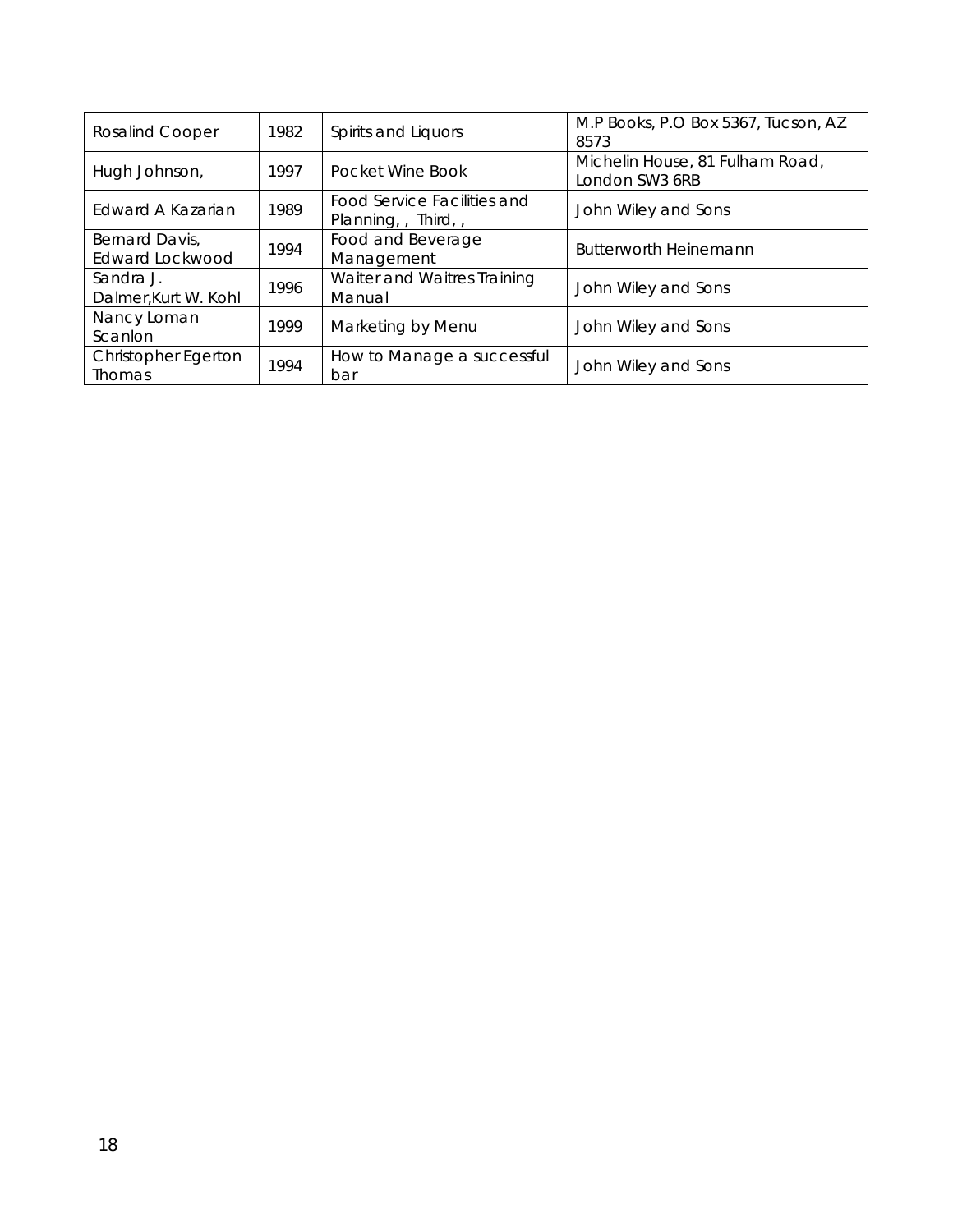#### **ACCOMMODATION & FACILITY MANAGEMENT- VI Contact Hours 60**

| Name of the Programme                                 | Duration                                     | Semester | Course/ Course Code                                     |
|-------------------------------------------------------|----------------------------------------------|----------|---------------------------------------------------------|
| <b>B.Sc in Maritime Hospitality</b><br><b>Studies</b> | <b>Six Semesters</b>                         | VI       | Accommodation &<br>facility management VI<br>[USHMO604] |
| Course Code                                           | Title                                        | Credits  |                                                         |
| USMHO <sub>604</sub>                                  | Accommodation &<br>facility<br>management VI |          |                                                         |

| For Course per week<br>1 lecture/period is 60 minutes duration |        |           | For subject per week | 1 lecture/period is 60 minutes duration |  |  |
|----------------------------------------------------------------|--------|-----------|----------------------|-----------------------------------------|--|--|
|                                                                | Theory | Practical | Tutorial             |                                         |  |  |
| Actual<br>contacts                                             |        |           |                      |                                         |  |  |
| Credits                                                        |        |           |                      |                                         |  |  |

#### **Objectives:-**

This course aims to establish the importance of Accommodation and Facility Management within the hospitality Industry. It also equips the student to acquire knowledge skills necessary to successfully identify the required standards in this area and to consider all aspects of cost control & establish profitability.

#### **Contents of syllabus for USHMO604**

#### **UNIT 1 HOTEL – DESIGN & PLANNING 20 Hours**

#### **1.1 Hotel Design**

- 1.1.1 Design Consideration
- 1.1.2 Attractive Appearance
- 1.1.3 Efficient Plan
- 1.1.4 Good Location
- 1.1.5 Suitable Material
- 1.1.6 Good workmanship
- 1.1.7 Sound Financing
- 1.1.8 Competent Management

#### **1.2 Interior Decoration**

- 1.2.1 Elements of decoration
- 1.2.2 Colour & its role in décor types of colour scheme
- 1.2.3 Windows & window treatment
- 1.2.4 Lighting & lighting fixtures
- 1.2.5 Floor finisher
- 1.2.6 Carpets
- 1.2.7 Furniture & fittings
- 1.2.8 Accessories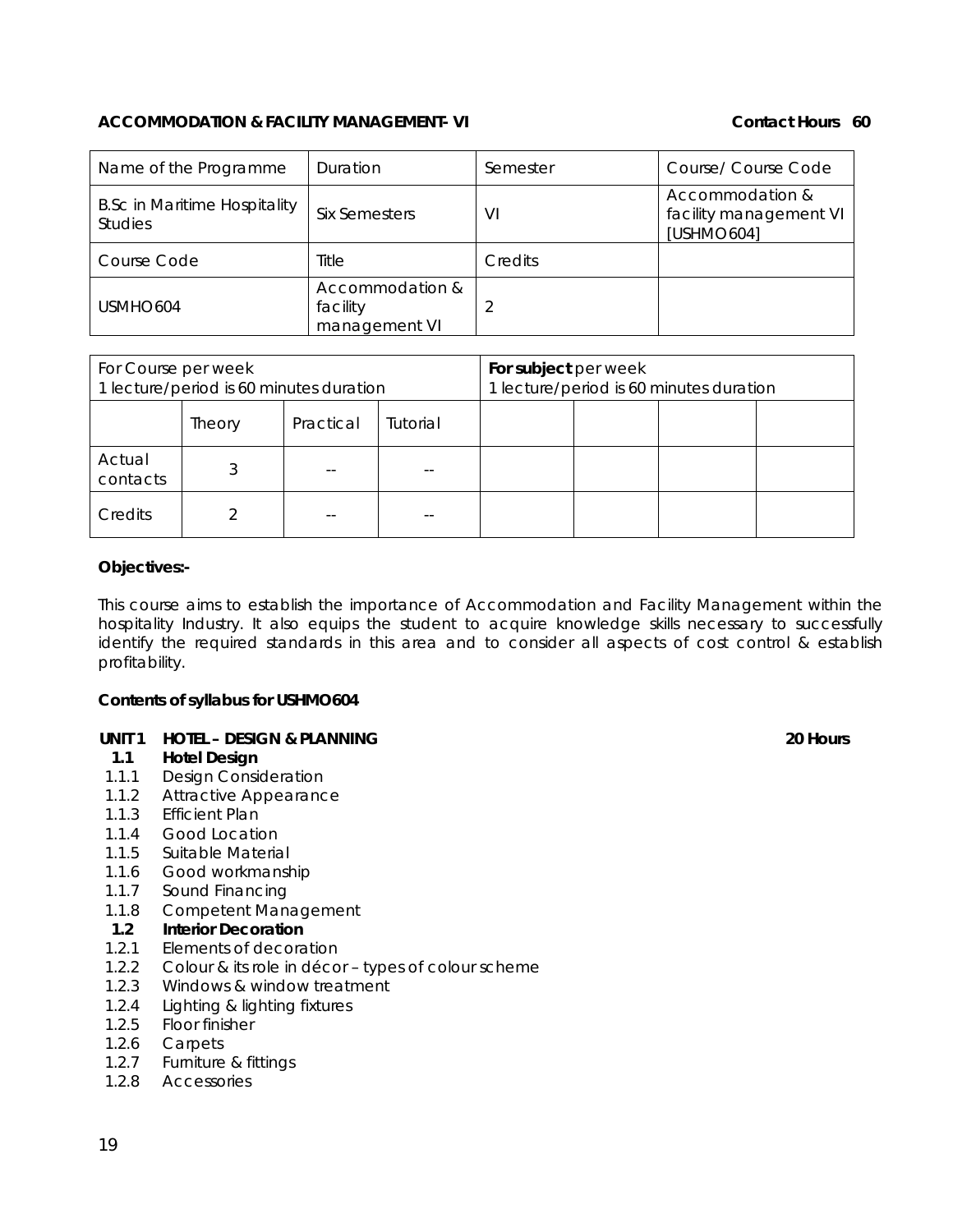#### **1.3 Back Area**

- 1.3.1 Laundry
- 1.3.1.1 Commercial & onsite laundry
- 1.2.1.2 Flow process of Industrial at Laundry OPL
- 1.3.1.3 Stages in the wash cycle
- 1.3.1.4 Laundry equipment & machines
- 1.3.1.5 Layout of the laundry
- 1.3.1.6 Laundry Agents
- 1.3.1.7 Dry cleaning
- 1.3.1.8 Guest laundry / valet service
- 1.3.1.9 Stain removal

#### **1.4 Staff Locker Room**

- 1.4.1 Design & layout
- 1.4.2 Legal Requirements

#### **1.5 Receiving Areas**

- 1.5.1 Design & Layout
- **1.6 PLANNING AND ORGANISING THE HOUSE KEEPING DEPARTMENT**
- 1.6.1 Area inventory list
- 1.6.2 Frequency schedules
- 1.6.3 Performance and Productivity standards
- 1.6.4 Time and Motion study in House Keeping operations
- 1.6.5 Standard Operating manuals Job procedures
- 1.6.6 Job allocation and work schedules
- 1.6.7 Calculating staff strengths & planning duty rosters, team work and leadership in House Keeping
- 1.6.8 Training in HKD, devising training programmes for HK staff
- 1.6.9 Inventory level for non recycled items
- 1.6.10 Budget and budgetary controls
- 1.6.11 The budget process
- 1.6.12 Planning capital budget
- 1.6.13 Planning operation budget
- 1.6.14 Operating budget controlling expenses income statement
- 1.6.15 Purchasing systems methods of buying
- 1.6.16 Stock records issuing and control
- 1.6.17 Contract services advantages & disadvantages
- 1.6.18 Types & guidelines for hiring contract services

#### **UNIT 2 HORTICULTURE & CLEANING OF DIFFERENT SURFACES 20 Hours**

#### **2.1 Flower Arrangement & Indoor Plants**

- 2.1.1 Flower arrangement in Hotels
- 2.1.2 Equipment and material required for flower arrangement
- 2.1.3 Conditioning of plant material
- 2.1.4 Styles of flower arrangements
- 2.1.5 Principles of design as applied to flower arrangement
- 2.1.6 Selection and care
- **2.2 Composition, Care And Cleaning Of Different Surfaces**
- 2.2.1 Metals
- 2.2.2 Glass
- 2.2.3 Leather, Leatherites, Rexines
- 2.2.4 Plastic
- 2.2.5 Ceramics
- 2.2.6 Wood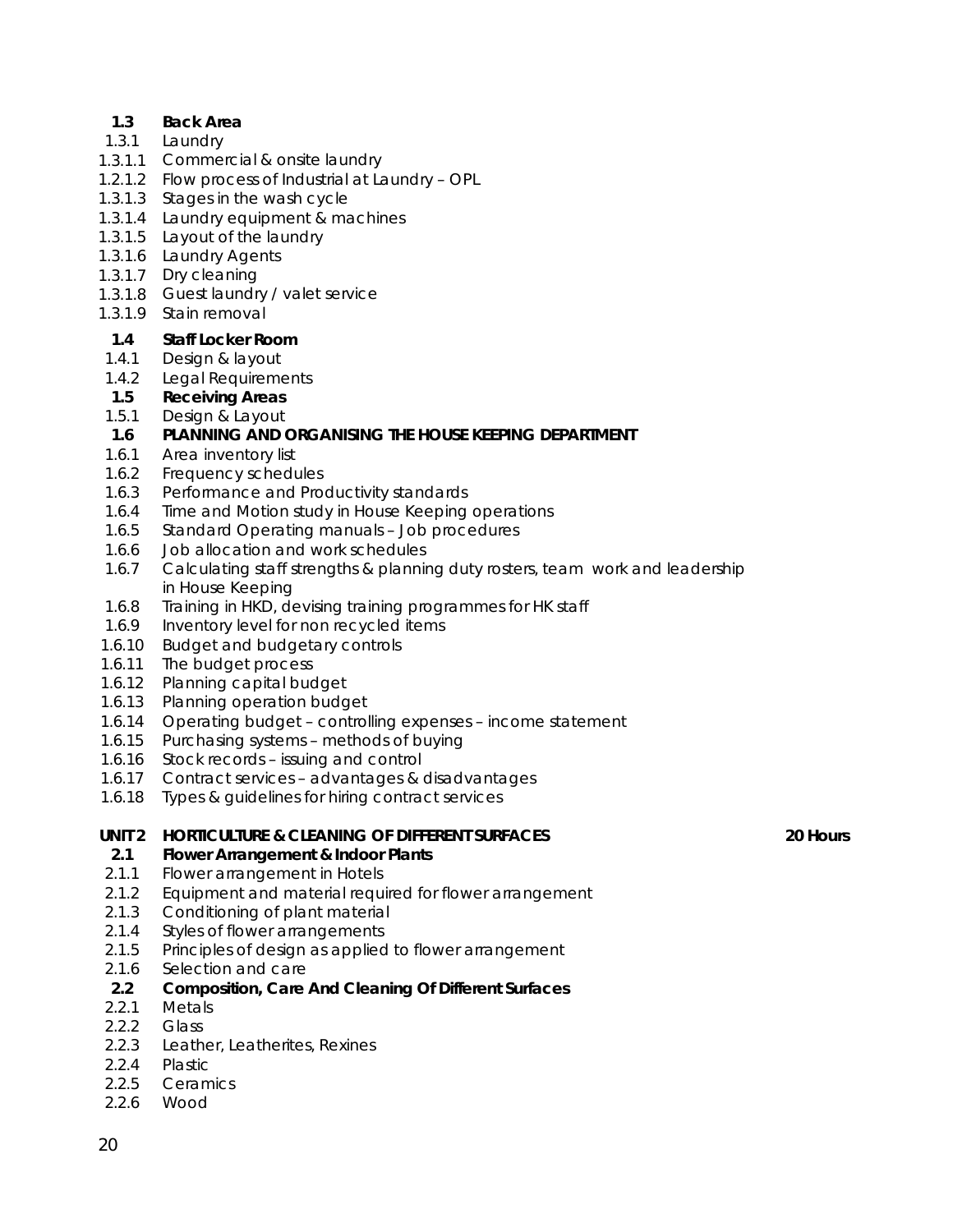- 2.2.7 Wall finishes
- 2.2.8 Floor finishes

## **UNIT 3 WATER & ENERGY MANAGEMENT 20 HOURS AND RESIDENT ASSAULT ASSAULT AND RESIDENT ASSAULT ASSAULT ASSAULT ASSAULT ASSAULT ASSAULT ASSAULT ASSAULT ASSAULT ASSAULT ASSAULT ASSAULT ASSAULT ASSAULT ASSAULT ASSAULT ASSAULT A**

#### **3.1 Water And Wastewater Systems**

- 3.1.1 Outline major water heating concerns and options
- 3.1.2 Identify various water system maintenance concerns
- 3.1.2 Describe issues associated with swimming pool water systems
- 3.1.3 Explain why hospitality operations should implement water conservation practices carefully

### **3.2 Energy Management & Conservation**

- 3.2.1 General guidelines for entry conservation in
	- Kitchen
	- Maintenance Department
	- Housekeeping Department, Back & front areas
	- F&B Service
	- Other Departments
- 3.2.2 Legal requirements for commercial establishment
- 3.2.3 Energy Audits

#### **Reference Books:-**

| Author                                 | Year | Title                                                     | Publication                           |
|----------------------------------------|------|-----------------------------------------------------------|---------------------------------------|
| <b>Trevor Payne</b>                    | 2000 | <b>Facilities Management,</b>                             | <b>Chandos Publishing</b><br>(Oxford) |
| L.K. Quah                              | 1992 | <i>Facilities</i><br>Management<br>And<br>Maintenance,    | <b>McGraw-Hill ISE</b>                |
| Wes McGregor, Danny<br>Shiem-Shin Then | 1999 | Facilities Management and the<br><b>Business of Space</b> | <b>Arnold Publishers</b>              |
| <b>Bob Grimshaw</b>                    | 2004 | Facilities Management<br>in<br>Networked Organizations    | <b>Blackwell Publishers</b>           |
| Bev Nutt, Peter McLennan               | 2001 | Facility Management: Risks and<br>Opportunities,          | John Wiley & Sons                     |
| Chan                                   | 2000 | Facility, Location, and Land<br>Use,                      | Taylor & Francis<br>Group             |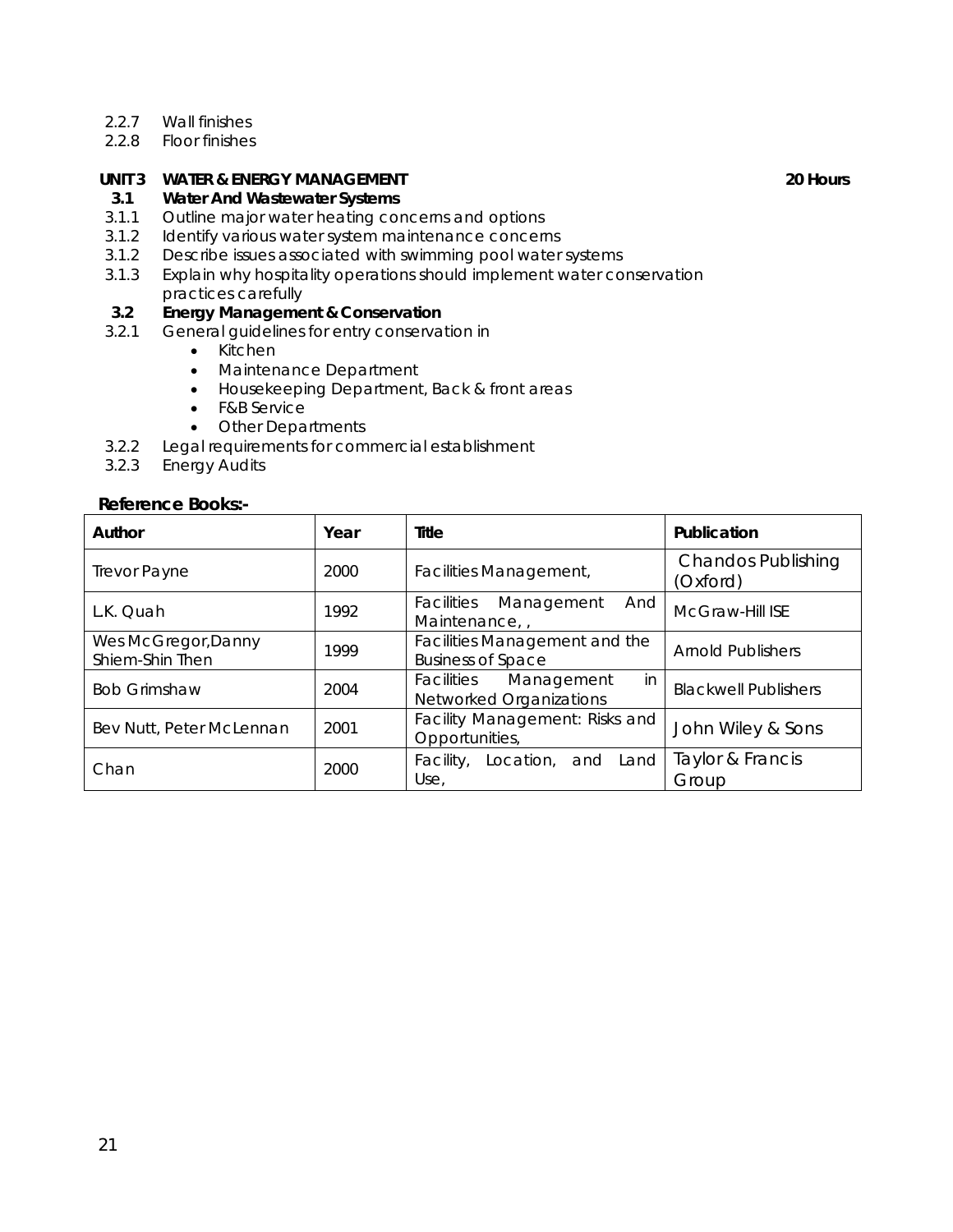#### **COST & FINANCIAL MANAGEMENT – VI Contact Hours 60**

| Name of the Programme                                 | Duration                            | Semester | Course/ Course Code                               |
|-------------------------------------------------------|-------------------------------------|----------|---------------------------------------------------|
| <b>B.Sc in Maritime Hospitality</b><br><b>Studies</b> | <b>Six Semesters</b>                | VI       | Cost & Financial<br>Management - VI<br>[USHMO605] |
| Course Code                                           | Title                               | Credits  |                                                   |
| USMHO <sub>605</sub>                                  | Cost & Financial<br>Management - VI |          |                                                   |

| For Course per week<br>1 lecture/period is 60 minutes duration |        |           | For subject per week | 1 lecture/period is 60 minutes duration |  |  |
|----------------------------------------------------------------|--------|-----------|----------------------|-----------------------------------------|--|--|
|                                                                | Theory | Practical | Tutorial             |                                         |  |  |
| Actual<br>contacts                                             |        |           |                      |                                         |  |  |
| Credits                                                        |        |           |                      |                                         |  |  |

#### **COST & FINANCIAL MANAGEMENT – VI Objectives:-**

This subject is designed to bring awareness of the role of financial management for success of any organization, different financial ratios and their implementations and Budgets and budgetary control.

#### **Contents of syllabus for USHMO605**

#### **UNIT 1 FINANCIAL MANAGEMENT , RATIO & FINANCIAL STATEMENT ANALYSIS 20 Hours**

### **1.1 FINANCIAL MANAGEMENT**

- **1.1.1 Meaning And Scope** 
	- Meaning of business finance
	- Meaning of financial management
	- Objectives of financial management

### **1.1.2 Financial Statement – Analysis and Interpretation**

- Meaning and types of financial statements
- Techniques of financial analysis
- Limitations of financial analysis
- Practical Problems

### **1.2 RATIO & FINANCIAL STATEMENT ANALYSIS**

### **1.2.1 Ratio Analysis**

- Meaning of ratio
- Classification of ratios
- Profitability ratios
- Turnover ratios
- Financial ratios
- Du Pont control chart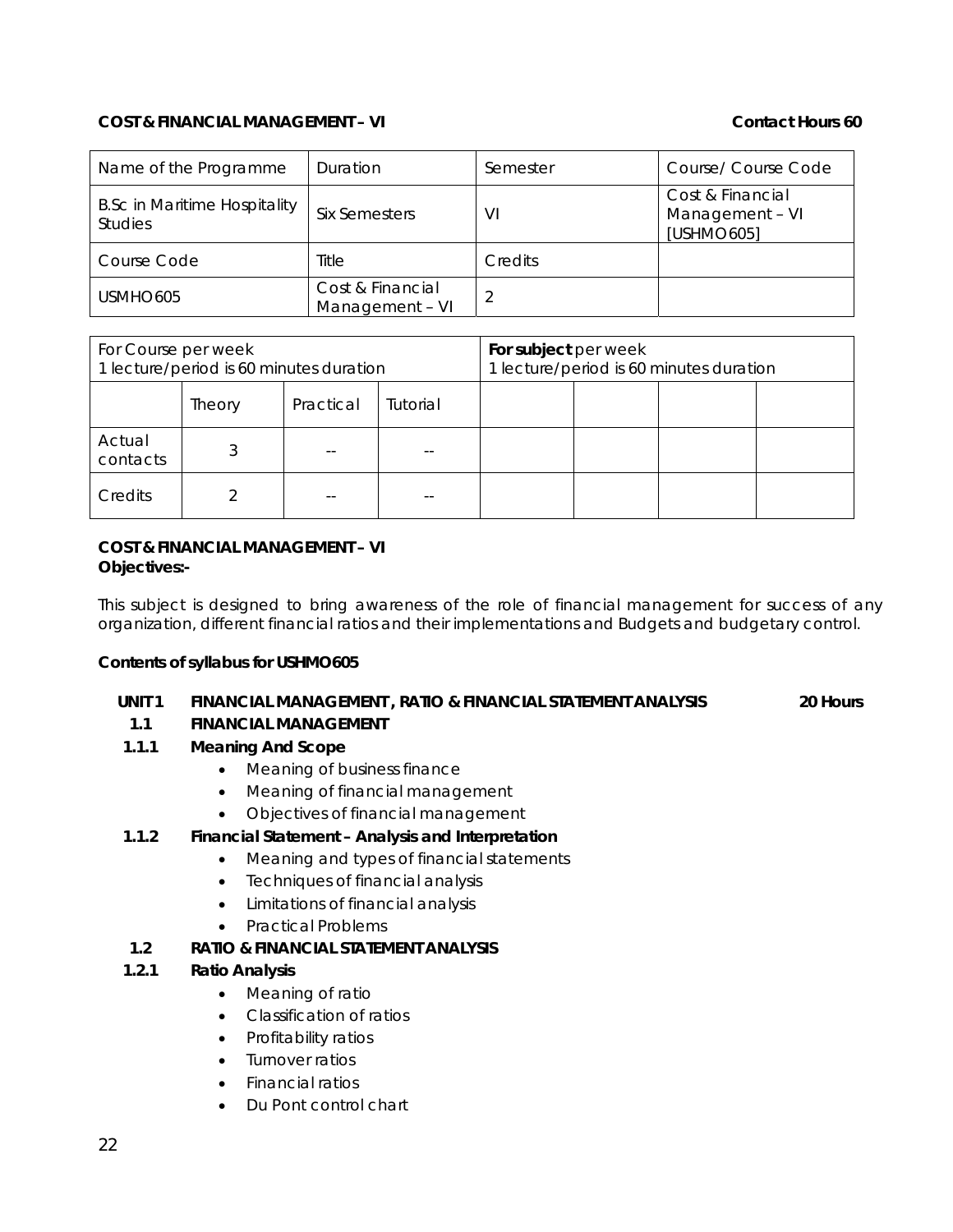• Practical Problems

# **1.2.2 Funds Flow Analysis**

- Meaning of funds flow statement
- Use of funds flow statement
- Preparation of funds flow statement
- Treatment of provision for taxation and proposed dividends (as non-current liabilities)

# **1.2.3 Cash Flow Analysis**

- Meaning of Cash flow statement
- Preparation of cash flow statement
- Difference between cash flow and funds flow analysis
- Practical problems

| UNIT <sub>2</sub> | <b>FINANCIAL PLANNING - MEANING AND SCOPE</b>                   | 20 Hours |
|-------------------|-----------------------------------------------------------------|----------|
| 2.1.1             | Meaning of Financial Planning                                   |          |
| 2.1.2             | Meaning of Financial Plan                                       |          |
| 2.1.3             | Capitalization                                                  |          |
| 2.1.4             | <b>Practical Problems</b>                                       |          |
| 2.2               | <b>CAPITAL EXPENDITURE</b>                                      |          |
| 2.2.1             | Meaning of Capital Structure                                    |          |
| 2.2.2             | <b>Factors Determining Capital Structure</b>                    |          |
| 2.2.3             | Point of Indifference                                           |          |
| 2.2.4             | <b>Practical Problems</b>                                       |          |
|                   |                                                                 |          |
| UNIT <sub>3</sub> | <b>WORKING CAPITAL AND CAPITAL BUDGETING</b>                    | 20 Hours |
| 3.1               |                                                                 |          |
| 3.1.1             | <b>Working Capital Management</b><br>Concept of Working Capital |          |
| 3.1.2             | Factors determining working capital needs                       |          |
| 3.1.3             | Over trading and under trading                                  |          |
| 3.2               | <b>Basics Of Capital Budgeting</b>                              |          |
| 3.2.1             | Importance of Capital Budgeting                                 |          |
| 3.2.2             | Capital Budgeting appraising methods                            |          |
| 3.2.3             | Payback Period                                                  |          |
| 3.2.4             | Average rate return                                             |          |
| 3.2.5             | Net Present Value                                               |          |

- 3.2.6 Profitability Index
- 3.2.7 Internal Rate of Return
- 3.2.8 Practical Problems

### **Reference Books:-**

| Author   | Year | Title                        | Publication                   |
|----------|------|------------------------------|-------------------------------|
| Barrow C | 2011 | <b>Financial Management,</b> | Viva Books Private<br>Limited |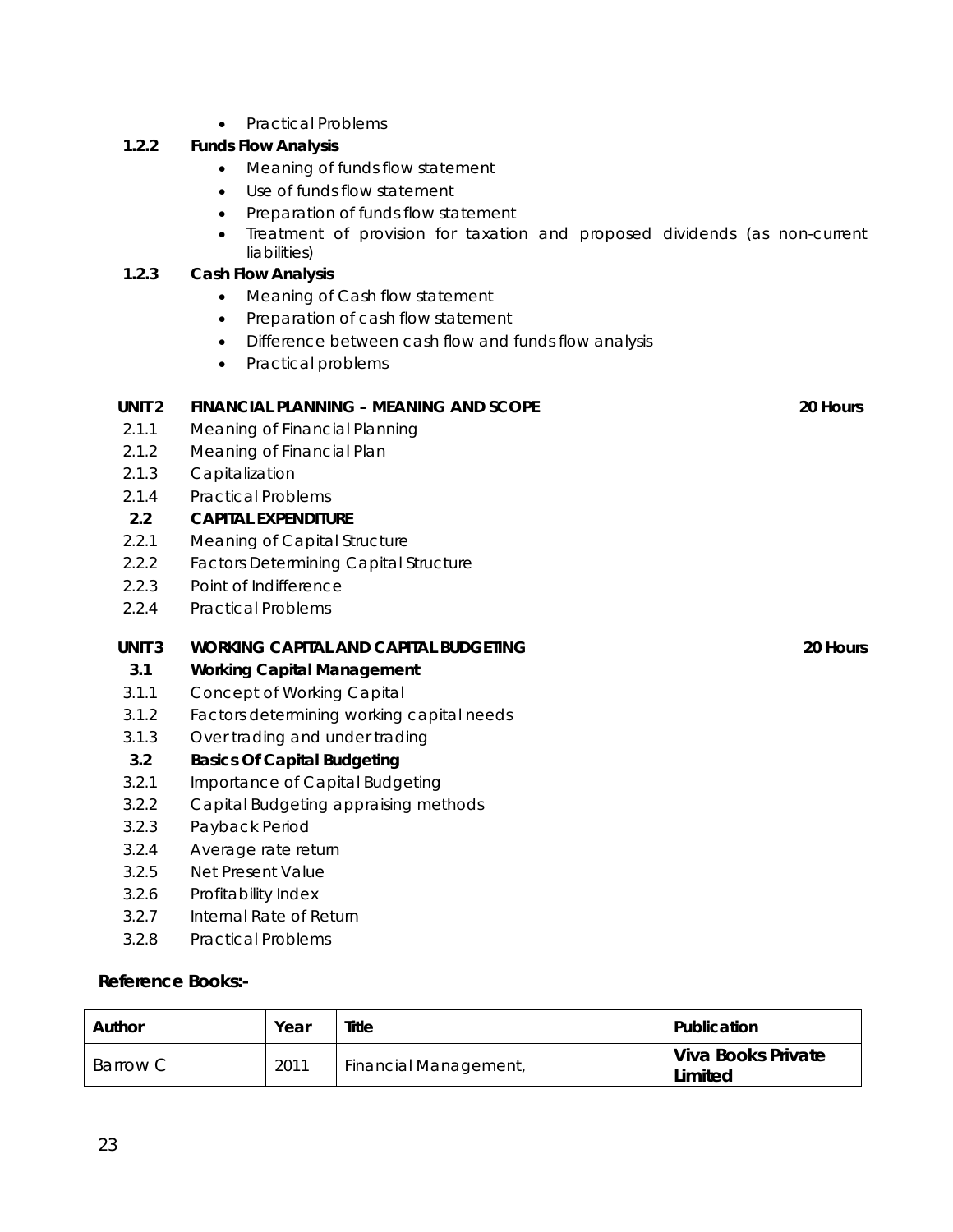| Rajat Joseph                        | 2007 | Financial Management And<br><b>Accounting Methods</b> | <b>Anmol Publications</b>     |
|-------------------------------------|------|-------------------------------------------------------|-------------------------------|
| <b>IM Pandey</b>                    | 1999 | <b>Financial Management</b>                           | <b>Vikas Publishing House</b> |
| J.D. Agarwal; S.<br>Banerjee        | 1998 | Financial Management                                  | Pragati Prakashan             |
| Kulkarni, P.V;<br>Satyaprasad, B.G. | 2002 | <b>Financial Management</b>                           | Himalaya Publishing<br>House  |
| Sanzo, Richard                      | 2005 | Ratio Analysis for Small Business                     | <b>Books for Business</b>     |
| Ghosh                               | 1999 | <b>Financial Planning and Management</b>              | <b>Anmol Publications</b>     |
| Vaughn, Donald E                    | 1996 | Financial Planning for the Entrepreneur               | Prentice Hall                 |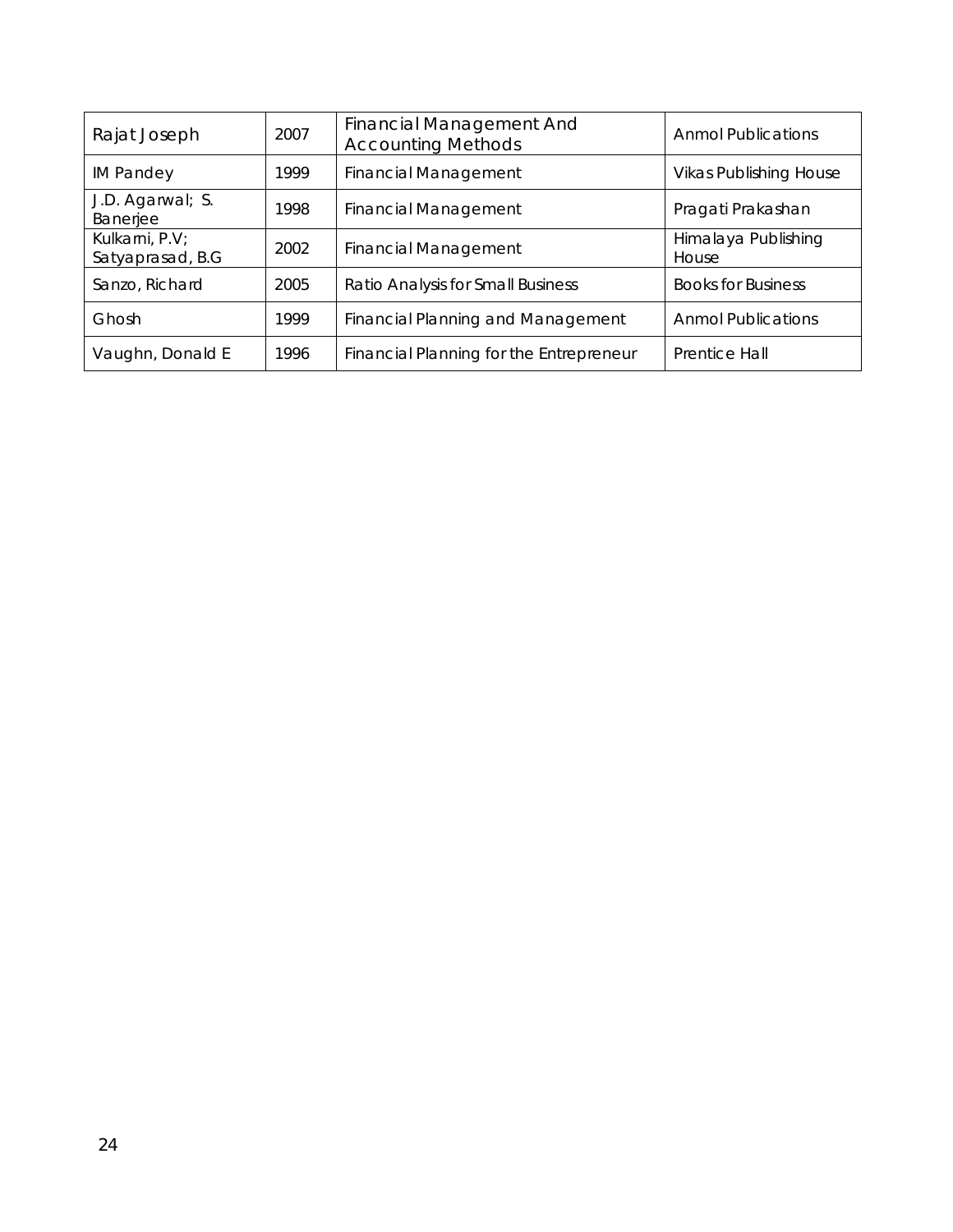#### **STRATEGIC MANAGEMENT CONTACT CONTACT CONTACT AND CONTACT HOURS 60**

| Name of the Programme                                 | Duration                | Semester | Course/ Course Code                |
|-------------------------------------------------------|-------------------------|----------|------------------------------------|
| <b>B.Sc in Maritime Hospitality</b><br><b>Studies</b> | <b>Six Semesters</b>    | VI       | Strategic Management<br>[USHMO606] |
| Course Code                                           | Title                   | Credits  |                                    |
| USMHO <sub>606</sub>                                  | Strategic<br>Management |          |                                    |

| For Course per week<br>1 lecture/period is 60 minutes duration |                                 |  | For subject per week | 1 lecture/period is 60 minutes duration |  |  |
|----------------------------------------------------------------|---------------------------------|--|----------------------|-----------------------------------------|--|--|
|                                                                | Practical<br>Tutorial<br>Theory |  |                      |                                         |  |  |
| Actual<br>contacts                                             |                                 |  |                      |                                         |  |  |
| Credits                                                        |                                 |  |                      |                                         |  |  |

#### **Objectives:-**

This subject is designed to impart knowledge amongst students on different internal and external aspects of setting strategies within an organization, how mission statement are made and how strategies are formulated to accomplish mission statement.

#### **Contents of syllabus for USHMO606**

#### **UNIT 1 ORGANIZATIONAL STRATEGY, ENVIRONMENTAL AND INTERNAL RESOURCE ANALYSIS 20 Hours 20 Hours**

### **1.1 Organizational Strategy**

#### 1.1.1 Mission

- $\triangleright$  Mission Statement elements & its importance
- 1.1.2 Objectives
	- $\triangleright$  Necessity of formal objectives
	- ¾ Objective Vs goal
- 1.1.3 Strategy
	- $\blacktriangleright$  Developing strategies
	- $\triangleright$  Adaptive search
	- ¾ Intuition search
	- $\triangleright$  Strategic factors
	- $\triangleright$  Picking niches
	- $\blacktriangleright$  Entrepreneurial approach

### **1.2 Environmental And Internal Resource Analysis**

- 1.2.1 Need for environmental analysis
- 1.2.2 Key environmental variable factors
- 1.2.3 Opportunities & threats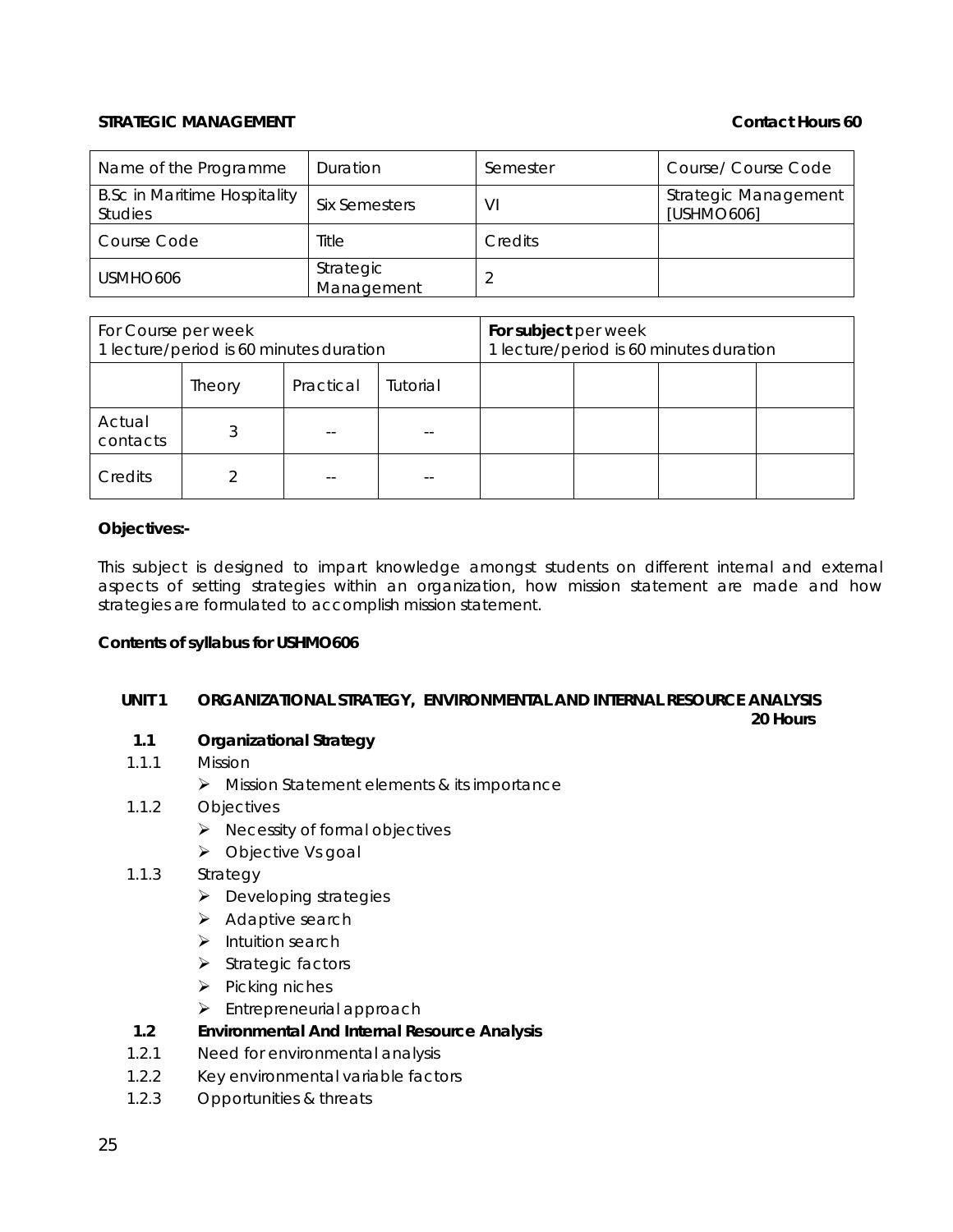- $\triangleright$  Internal resource analysis
- 1.2.4 Functional areas resource development matrix
- 1.2.5 Strengths & weaknesses
	- **EXA** Marketing Personnel
	- **▶ Finance ▶ Organization**
	- $\triangleright$  Production

#### **UNIT 2 STRATEGY FORMULATION** 20 Hours 20 Hours

- 2.1 Strategy (General) alternatives
	- $\triangleright$  Stability strategies
	- $\triangleright$  Expansion strategies
	- $\triangleright$  Retrench strategies
	- $\triangleright$  Combination strategies
- 2.2 Combination strategies
	- $\triangleright$  Forward integration
	- $\triangleright$  Backward integration
	- $\blacktriangleright$  Horizontal integration
	- $\triangleright$  Market penetration
	- ¾ Market development
	- $\triangleright$  Concentric diversification
	- $\triangleright$  Conglomerate diversification
	- $\blacktriangleright$  Horizontal diversification
	- $\blacktriangleright$  Joint venture
	- ¾ Retrenchment
	- $\triangleright$  Divestiture
	- $\blacktriangleright$  Liquidation
	- $\triangleright$  Combination

#### **2.3 Strategic Analysis And Choice (Allocation Of Resources)**

- 2.3.1 Factors influencing choice
	- $\triangleright$  Strategy formulation
- 2.3.2 Input stage
	- $\triangleright$  Internal factor evaluation matrix
	- $\triangleright$  External factor evaluation matrix
	- $\triangleright$  Competitive profile matrix
- 2.3.3 Matching stage
	- ¾ Strength matrix weaknesses- opportunities- Threats (**TOWS**)
	- ¾ Strategic position & action evaluation matrix (**SPACE**)
	- ¾ Boston consulting group matrix (**BCGM**)
	- $\triangleright$  Internal External matrix
	- $\triangleright$  Grand strategy matrix
- 2.3.4 Decision Stage Quantitative strategic planning matrix (**QSPM**)

#### **UNIT 3 3.1POLICIES IN FUNCTIONAL AREAS 20 Hours**

3.1.1 Policy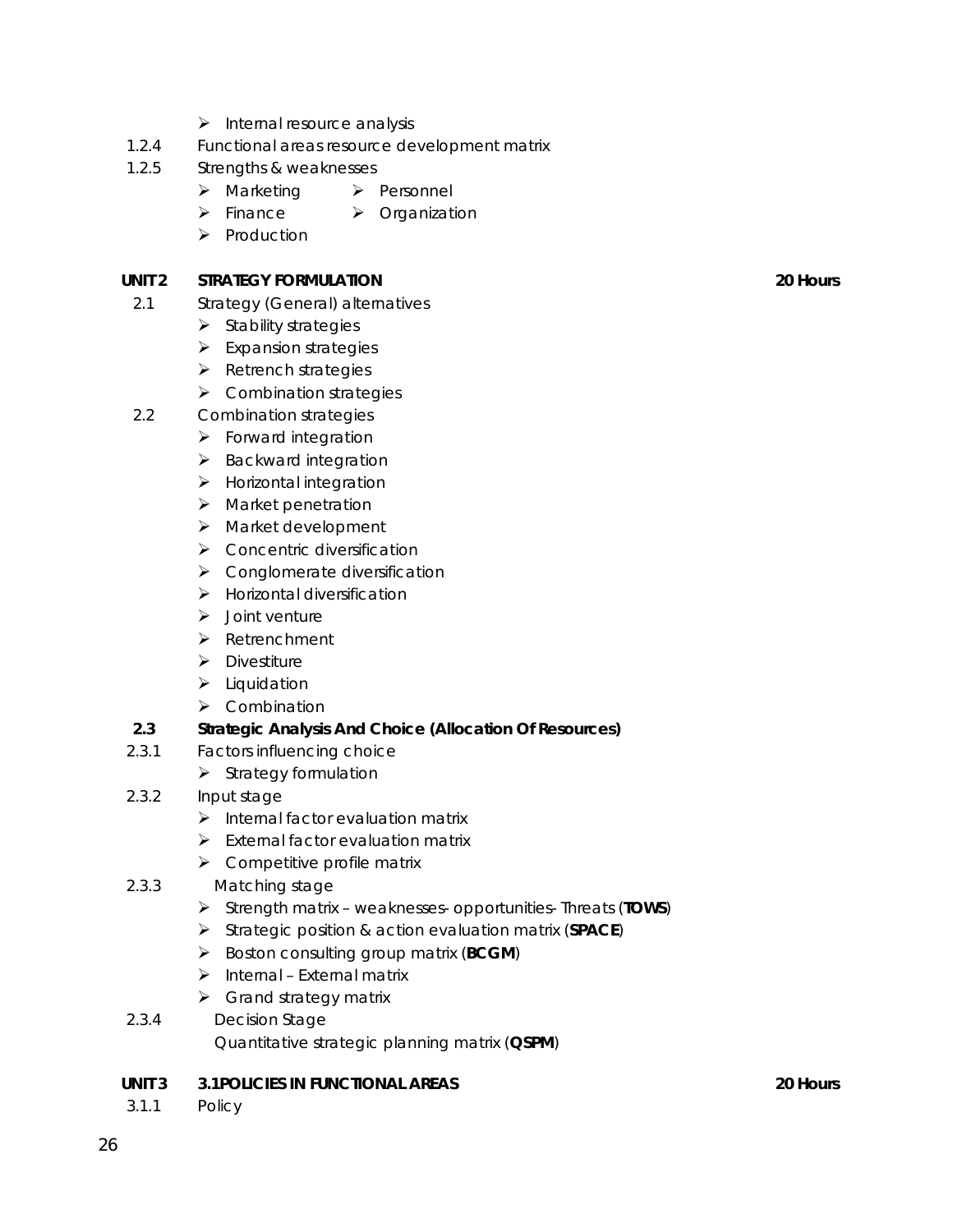- 3.1.2 Product policies
- 3.1.3 Personnel policies
- 3.1.4 Financial policies
- 3.1.5 Marketing policies.
- 3.1.6 Public relation policies
- **3.2 Strategic Implementation Review And Evaluation**
- 3.2.1 Mckinsey 7-S framework
- 3.2.2 Leadership & management Style
- 3.2.3 Strategy review and evaluation
	- $\triangleright$  Review underlying bases of strategy
	- $\blacktriangleright$  Measure organizational performance
	- $\triangleright$  Take corrective actions

#### **Reference Books:-**

| Author               | Year | Title                                                                                                         | Publication                  |
|----------------------|------|---------------------------------------------------------------------------------------------------------------|------------------------------|
| <b>Byars</b>         | 1996 | Strategic Management                                                                                          | McGraw-Hill ISE              |
| Pearce; Robinson     | 1999 | Strategic Management                                                                                          | <b>McGraw Hill</b>           |
| Coulter, Mary K      | 2004 | Strategic Management in Action                                                                                | Prentice Hall                |
| PR Shukhla           | 1993 | Strategic Management Of Energy<br>Conservation                                                                | Oxford & IBH<br>Publishing   |
| Pramanik, Alok Kumar | 2003 | Accounting And Management In Theory<br><b>And Practice</b>                                                    | Deep & Deep<br>Publishers    |
| Shukla, Archana      | 2003 | Designing Knowledge Management<br>Architecture: How To Implement Successful<br>Knowledge Management Programs, | Response Books               |
| Cherunliam, Francis  | 2009 | <b>Business Policy And Strategic Management</b>                                                               | Himalaya Publishing<br>House |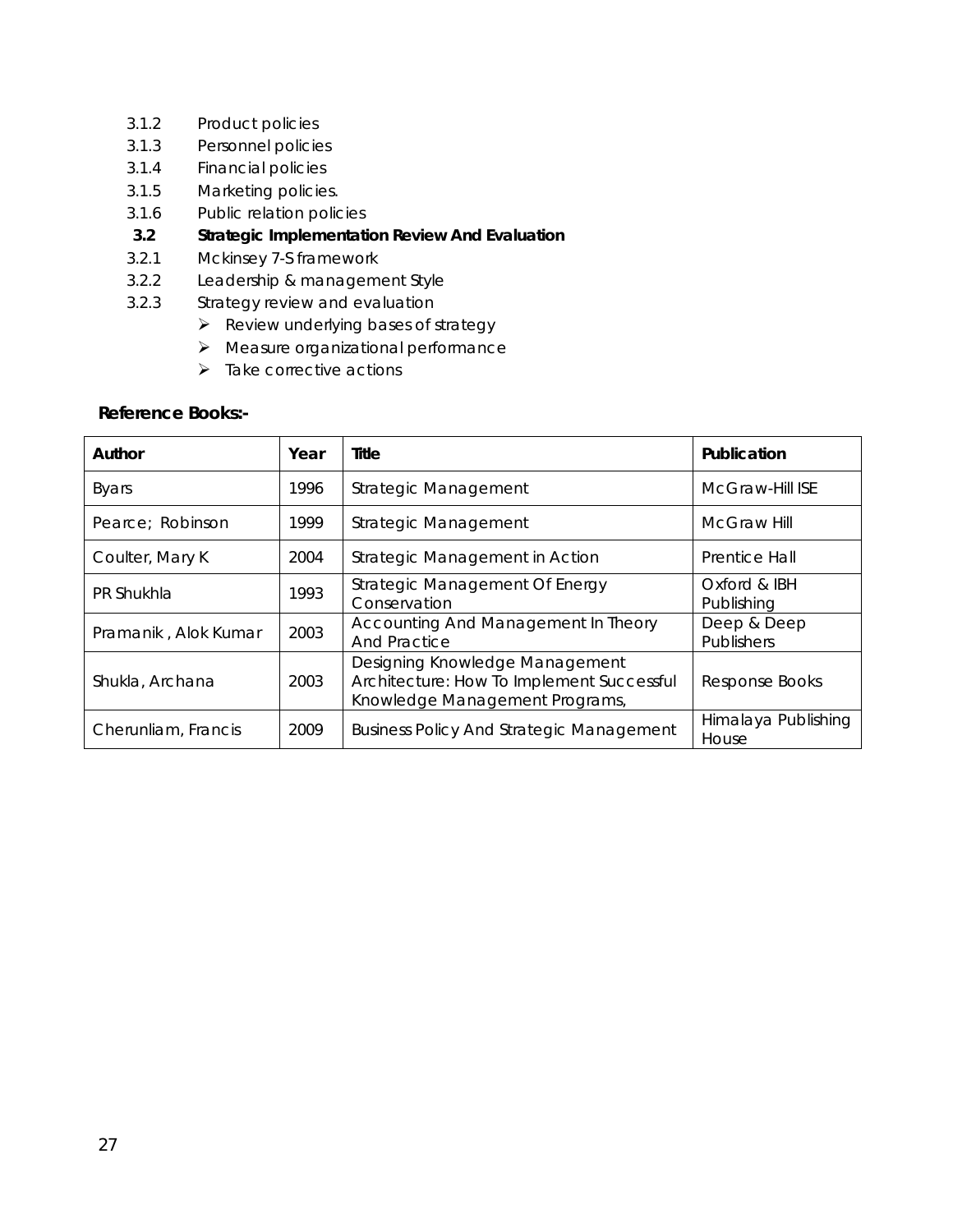#### **PRINCIPLES OF MANAGEMENT** CONTACT **CONTACT CONTACT AND CONTACT CONTACT AND CONTACT HOURS 60**

| Name of the Programme                                 | Duration                    | Semester | Course/ Course Code                       |
|-------------------------------------------------------|-----------------------------|----------|-------------------------------------------|
| <b>B.Sc in Maritime Hospitality</b><br><b>Studies</b> | <b>Six Semesters</b>        | VI       | Principles Of<br>Management<br>[USHMO607] |
| Course Code                                           | Title                       | Credits  |                                           |
| USMHO <sub>607</sub>                                  | Principles Of<br>Management |          |                                           |

| For Course per week<br>1 lecture/period is 60 minutes duration |                                 |  | For subject per week | 1 lecture/period is 60 minutes duration |  |  |
|----------------------------------------------------------------|---------------------------------|--|----------------------|-----------------------------------------|--|--|
|                                                                | Practical<br>Tutorial<br>Theory |  |                      |                                         |  |  |
| Actual<br>contacts                                             |                                 |  | --                   |                                         |  |  |
| Credits                                                        |                                 |  |                      |                                         |  |  |

#### **Objectives:-**

This subject is designed to enable student to list management objectives and managerial functions also to impart them the concept of total quality management.

#### **Contents of syllabus for USHMO607**

| UNIT <sub>1</sub> | <b>1.1 INTRODUCTION</b> | 20 Hours |
|-------------------|-------------------------|----------|
|                   |                         |          |

- 1.1.1 Introduction
- 1.1.2 Orientation to management thought process
- 1.1.3 Evolution development school of management
- 1.1.4 Management defined

#### **1.2 Role Of Manager**

- 1.2.1 Professional manager and his tasks
- 1.2.2 Managerial skills roles levels
- 1.2.3 Managerial ethics and organizational culture
- 1.2.4 Management process

#### **UNIT 2 MANAGEMENT PROCSSES 20 Hours**

#### **2.1 Planning**

- 2.1.1 **Illustrative Case study**
- 2.1.2 Planning process in detail
- 2.1.3 Types and levels of plan
- 2.1.4 Why plans fail
- 2.1.5 Problem solving and decision making
- **2.2 Organizing**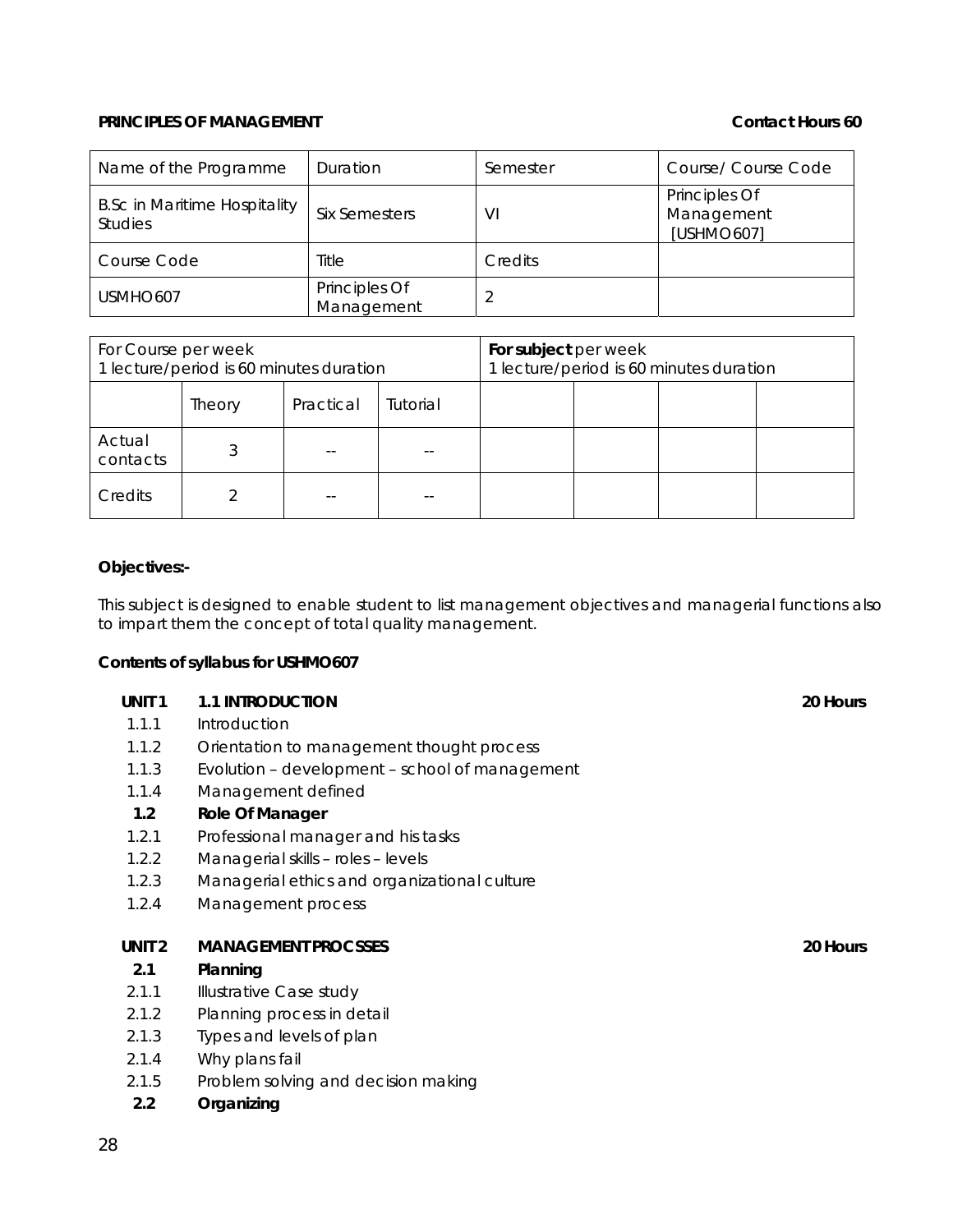- 2.2.1 Organizing and organization structure
- 2.2.2 Organization chart
- 2.2.3 Principles of organization
	- $\triangleright$  Scalar principles
	- ¾ Departmentation
	- $\triangleright$  Unity
	- $\triangleright$  Span of control
	- $\triangleright$  Centralization and de centralization
	- $\blacktriangleright$  Authority and responsibility
	- ¾ Delegation

## **2.3 Leadership**

- 2.3.1 Definitions
- 2.3.2 Leadership Theory
- 2.3.3 Team Building

### **2.4 Controlling**

- 2.4.1 Basic concepts
- 2.4.2 Definitions process and techniques

# **2.5 Communication**

- 2.5.1 Importance Message component
- 2.5.2 Modes of communications
- 2.5.3 Listening and listening checks

# **UNIT 3 MANAGEMENT BY OBJECTIVES AND TOTAL QUALITY MANAGEMENT 20 Hours**

# **3.1 Management by Objectives**

- 3.1.1 Definition
- 3.1.2 Process of MBO
- **3.2 Total Quality Management**
- 3.2.1 Definition
- 3.2.2 Need and importance
- 3.2.3 Criteria for TQM Leadership
- 3.2.4 Information and analysis, strategic
- 3.2.5 Planning HRD and HRM Process
- 3.2.6 Management business results
- 3.2.7 Customer focus and satisfaction

### **Reference Books:-**

| Author                             | Year | Title                           | Publication               |
|------------------------------------|------|---------------------------------|---------------------------|
| Agarwal & Banerjee                 | 1999 | <b>Principles of Management</b> | Pragati Prakashan         |
| Cliffs Notes, Ellen A.<br>Benowitz | 2001 | Principles of Management        | <b>Cliffs Notes</b>       |
| R. N. Gupata                       | 2004 | Principles of Management        | S.Chand & Company         |
| N.Kumar                            | 2002 | <b>Principles of Management</b> | <b>Anmol Publications</b> |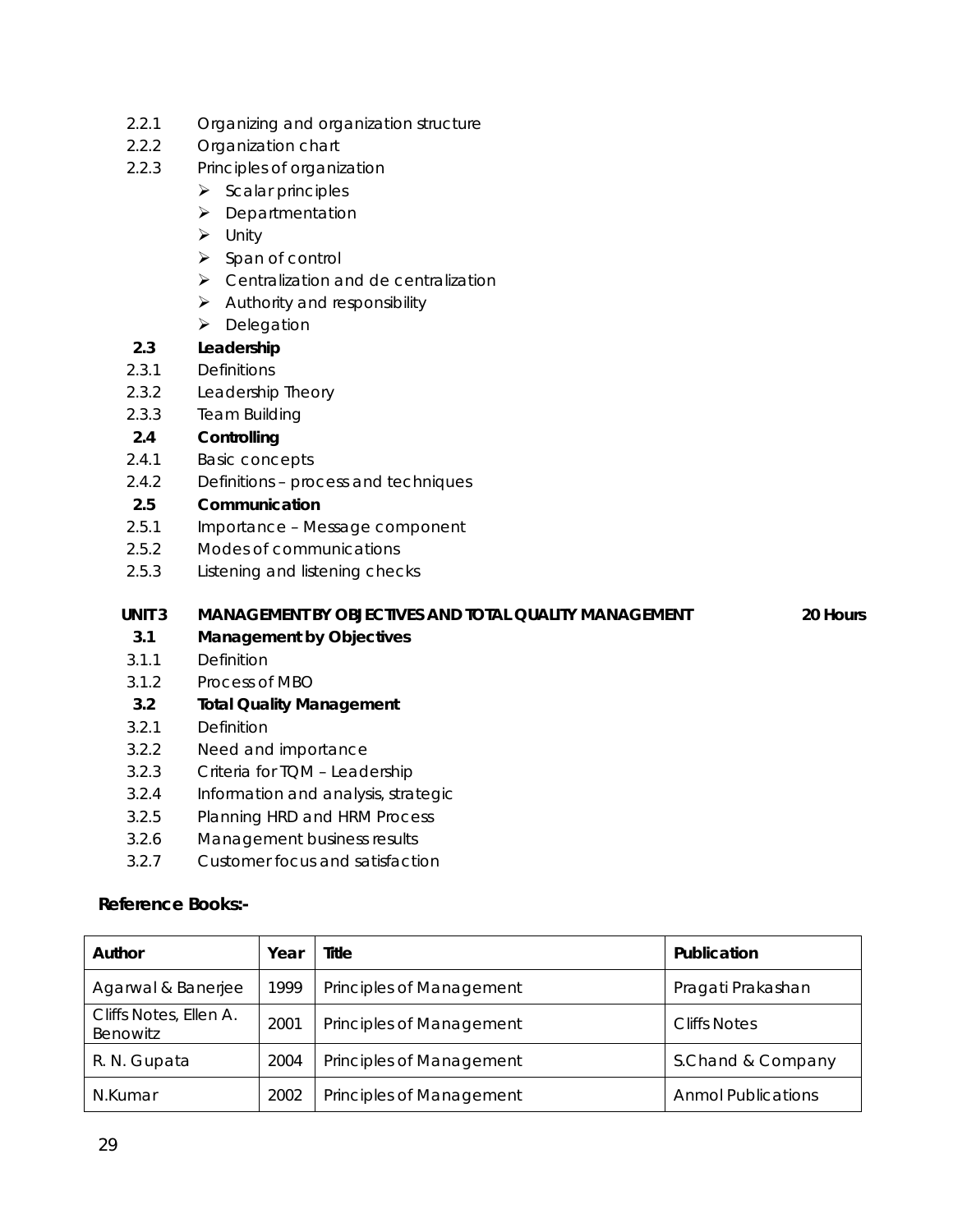| Nirmal Singh             | 2002 | Principles of Management: Theory,<br>Practices and Techniques                    | Deep & Deep<br><b>Publishers</b> |
|--------------------------|------|----------------------------------------------------------------------------------|----------------------------------|
| <b>IIMS</b>              | 2006 | Principles of Management For All                                                 | <b>IIMS Publications</b>         |
| T. A.<br>Sivasubramaniam | 1999 | Principles of Management and Industrial<br>Psychology                            | <b>TR Publications</b>           |
| Chandra Bose,<br>Chandra | 2002 | Principles of Management and<br>Administration                                   | Prentice Hall of India           |
| Srinivas Shirur          | 2004 | Creativity In Management                                                         | Deep & Deep<br><b>Publishers</b> |
| 2003<br>Devi Akella      |      | Unlearning The Fifth Discipline: Power Politics<br>And Control In Organnizations | Sage Publications                |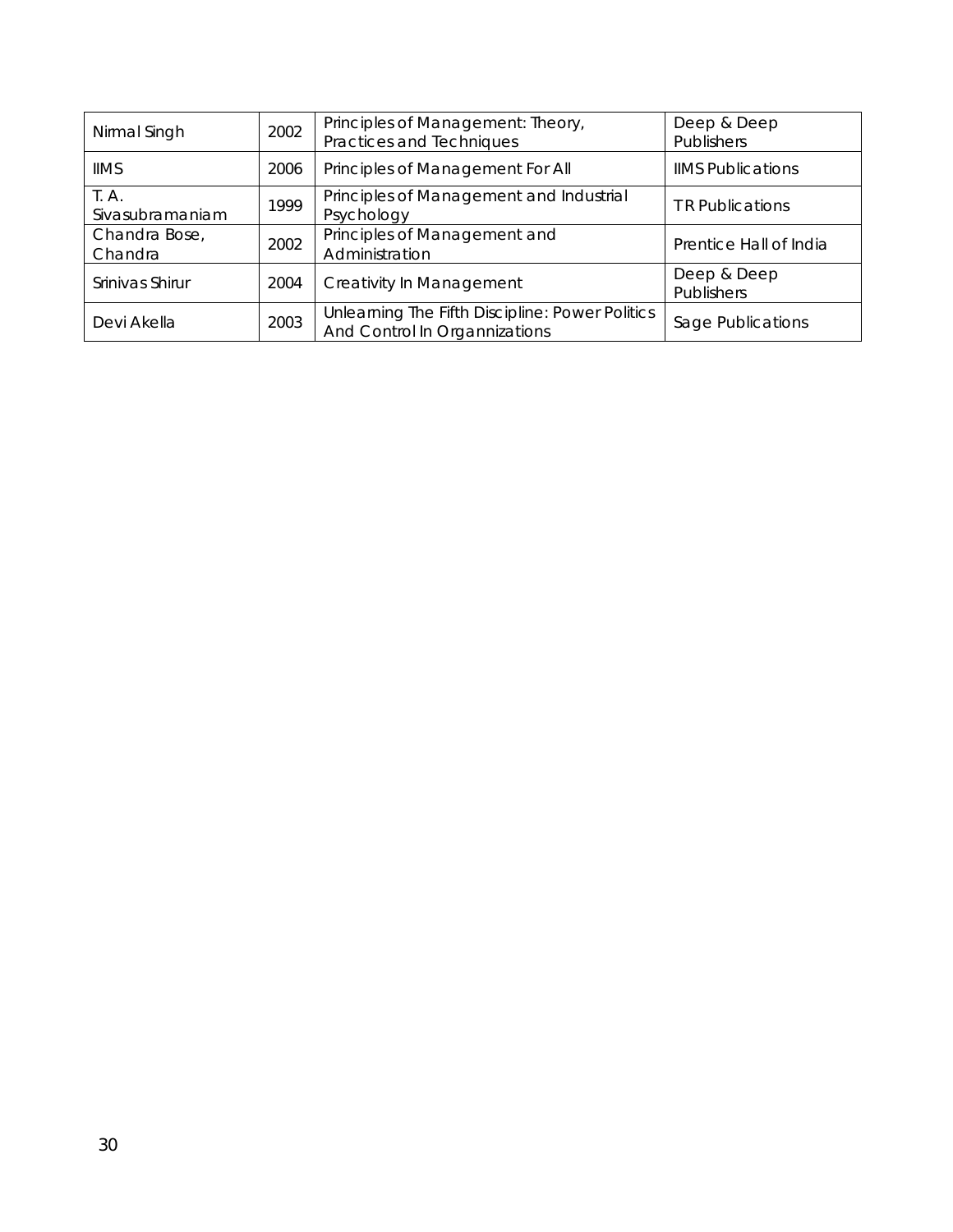#### **HUMAN RESOURCE MANAGEMENT CONTACT CONTACT CONTACT CONTACT HOURS 60**

| Name of the Programme                                 | Duration                     | Semester | Course/ Course Code                        |
|-------------------------------------------------------|------------------------------|----------|--------------------------------------------|
| <b>B.Sc in Maritime Hospitality</b><br><b>Studies</b> | Six Semesters                | VI       | Human Resource<br>Management<br>[USHMO608] |
| Course Code                                           | Title                        | Credits  |                                            |
| USMHO608                                              | Human Resource<br>Management |          |                                            |

| For Course per week<br>1 lecture/period is 60 minutes duration |                                 |  | For subject per week | 1 lecture/period is 60 minutes duration |  |  |
|----------------------------------------------------------------|---------------------------------|--|----------------------|-----------------------------------------|--|--|
|                                                                | Tutorial<br>Practical<br>Theory |  |                      |                                         |  |  |
| Actual<br>contacts                                             |                                 |  |                      |                                         |  |  |
| Credits                                                        |                                 |  |                      |                                         |  |  |

#### **Objectives:-**

This subject is designed to give students basic knowledge about the field of Human Resource Development also enables them to comprehend the importance of human resources in the broader field of management.

#### **Contents of syllabus for USHMO608**

#### **UNIT 1 1.1 PLANNING PERSONNEL FUNCTION 20 Hours**

- 1.1.1 Planning personnel function
- 1.1.2 Personnel management environment in India
- 1.1.3 Functions and operations of personnel office
- 1.1.4 Manpower planning
	- $\triangleright$  Macro level scenario of human resource planning
	- $\triangleright$  Concepts and process of human resource planning
	- $\triangleright$  Methods and techniques demand forecasting
	- $\triangleright$  Methods and techniques supply forecasting

#### **1.2 Job Analysis And Design**

- 1.2.1 Job analysis
- 1.2.2 Job description
- 1.2.3 Job specification
- 1.2.4 Job evaluation
- 1.2.5 Job evaluation methods
- 1.2.6 Job design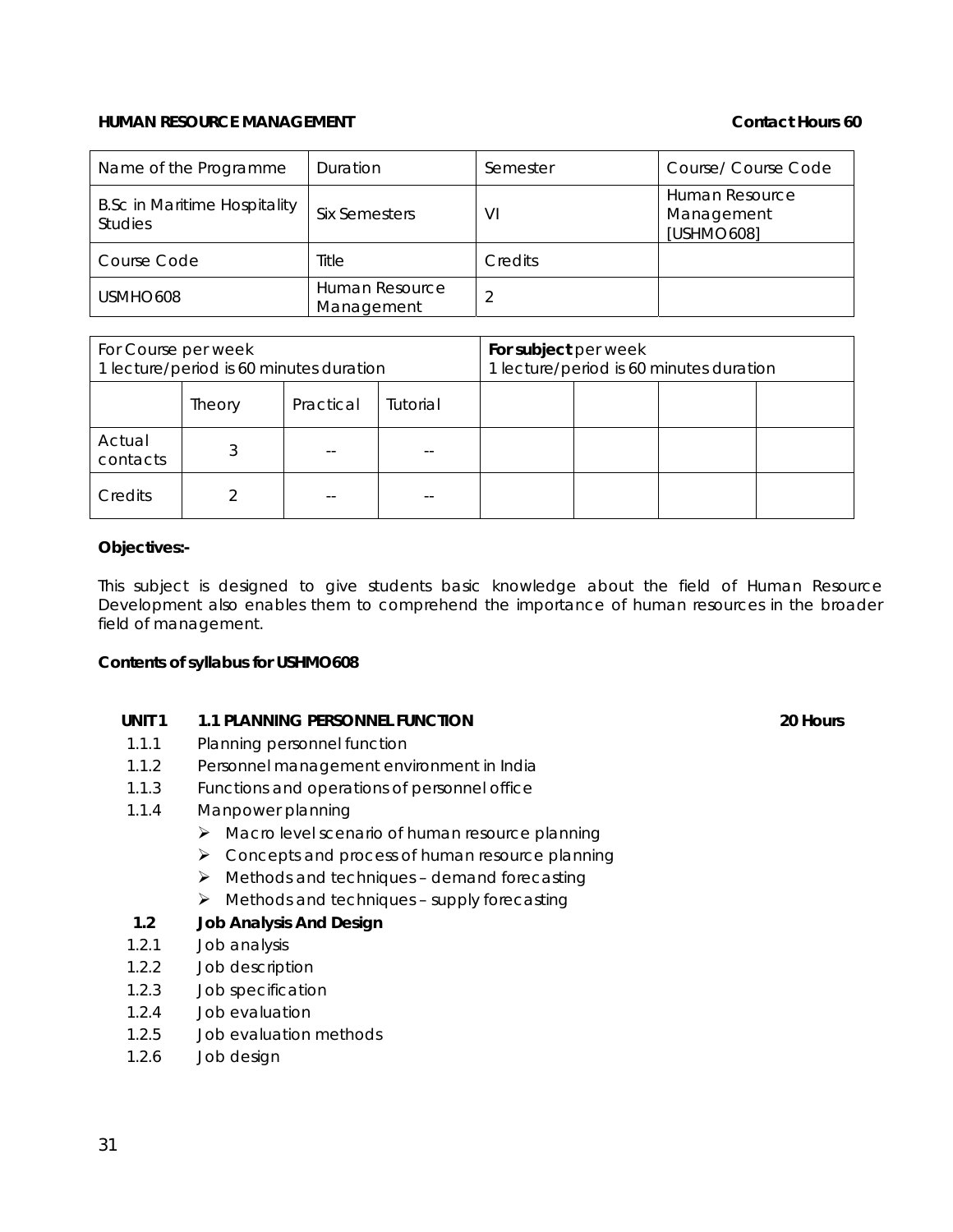## **UNIT 2 2.1 ACTION AREA** 20 Hours

- 2.1.1. Selection and recruitment
- 2.1.2 Induction and placement
- 2.1.3 Performance appraisal
- 2.1.4 Performance appraisal methods
- 2.1.5 Transfer promotion and reward policies
- 2.1.6 Training and development
	- $\triangleright$  On the job training method
- **2.2 Measurement Of Human Resource Planning**
- 2.2.1 Human resource information system
- 2.2.2 Human resource audit
- 2.2.3 Human resource accounting

#### **UNIT 3 3.1 HUMAN RESOURCE DEVELOPMENT 120 HOURS** 20 Hours

- 3.1.1 Introduction to Human Resource Development
- 3.1.2 Evolution and importance of Human Resource Management
- 3.1.3 Human Resource Development Strategies
- 3.1.4 Human Resource Development culture and Climate

### **3.2 Managing Conflicts**

- 3.2.1 Personal conflicts
- 3.2.2 Departmental conflicts
- 3.2.3 Trade Unions
- 3.2.4 Employees appraisal and confrontations

#### **Reference Books:-**

| Author                                                          | Year | Title                                                                                                              | Publication                                |
|-----------------------------------------------------------------|------|--------------------------------------------------------------------------------------------------------------------|--------------------------------------------|
| Ross Lee                                                        | 2004 | <b>HRM In Tourism And Hospitality</b>                                                                              | <b>Thomson Learning</b>                    |
| Darin E. Hartley                                                | 1999 | Job Analysis at the Speed of Reality                                                                               | <b>HRD</b> Press                           |
| Brannick, Michael T.;<br>Levine, Edward L.;<br>Levine, Edward L | 2002 | Job Analysis: Methods, Research, and<br><b>Applications for Human Resource</b><br>Management in the New Millennium | Sage Publications                          |
| Bhattacharyya                                                   | 2007 | Human Resource Management                                                                                          | Executive Excellence                       |
| V. K. Sharma                                                    | 2002 | Human Resource Management                                                                                          | Viva Books                                 |
| V. P. Michael                                                   | 2011 | Human Resource Management And<br><b>Human Relations</b>                                                            | Himalaya Publishing<br>House               |
| <b>DBN Murthy</b>                                               | 2003 | <b>Managing Human Resource</b>                                                                                     | <b>UBS Publishers</b><br>Distributors Ltd. |
| D.K. Suri                                                       | 2004 | Performance Measurement And<br>Management                                                                          | <b>Executive Excellence</b>                |
| Aquinas                                                         | 2005 | Human Resource Management: Principles<br><b>And Practice</b>                                                       | <b>Vikas Publishing House</b>              |
| VSP Rao                                                         | 2005 | <b>Managing People</b>                                                                                             | <b>Executive Excellence</b>                |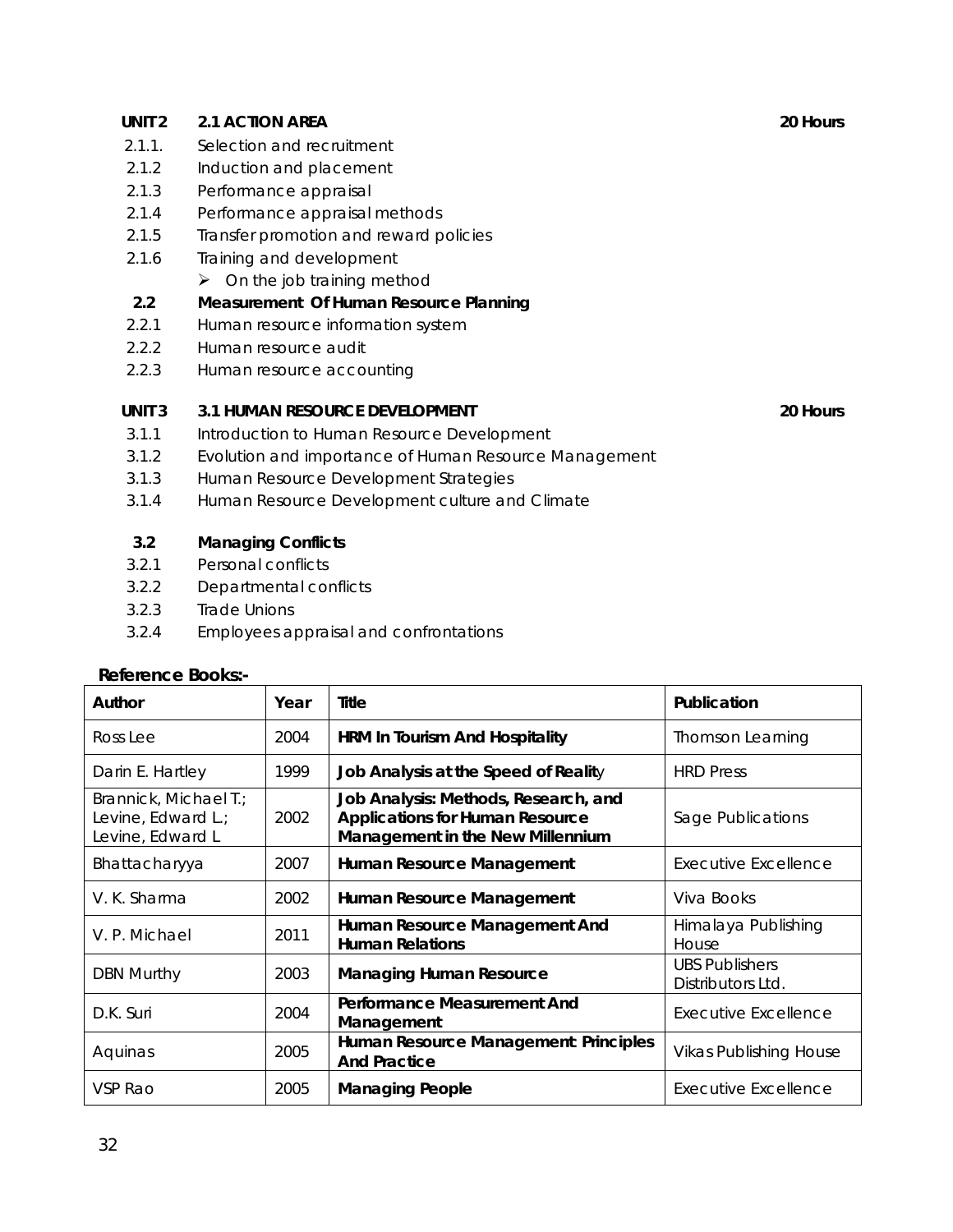#### **PROJECT CONTACT PROJECT CONTACT CONTACT CONTACT CONTACT CONTACT CONTACT CONTACT CONTACT CONTACT CONTACT CONTACT CONTACT CONTACT CONTACT CONTACT CONTACT CONTACT CONTACT CONTA**

| Name of the Programme                                 | Duration      | Semester | Course/ Course Code |
|-------------------------------------------------------|---------------|----------|---------------------|
| <b>B.Sc in Maritime Hospitality</b><br><b>Studies</b> | Six Semesters | VI       | Project [USHMO609]  |
| Course Code                                           | Title         | Credits  |                     |
| USMHO <sub>609</sub>                                  | Project       |          |                     |

| For Course per week<br>1 lecture/period is 60 minutes duration |        |           | For subject per week | 1 lecture/period is 60 minutes duration |  |  |
|----------------------------------------------------------------|--------|-----------|----------------------|-----------------------------------------|--|--|
|                                                                | Theory | Practical | Tutorial             |                                         |  |  |
| Actual<br>contacts                                             |        |           | --                   |                                         |  |  |
| Credits                                                        |        |           | $- -$                |                                         |  |  |

#### **Contents of syllabus for USHMO609**

#### **Objective:-**

- To familiarize the students with data collections, interpretation and analysis
- To train student for developing a presentation based on the project undertaken

Candidates have to submit a Project in any of the core subject under the guidance of respective faculty; the project shall be based on research methodology taught in the theory class to prepare students on how to approach the subject of Research Project. Inputs can be given to the students during the institute tenure.

### **UNIT 1 INTRODUCTION TO PROJECT WRITING**

- 1.1 Meaning and objectives of project
- 1.2 Types of project
- 1.3 Project approaches
- 1.4 Criteria of good research
- 1.5 Problem faced by researches
- 1.6 Pictorial Representation and Interpretations

### **UNIT 2 PROJECT DESIGN & METHODS OF DATA COLLECTION**

### **2.1 Project Design**

- 2.1.1 Meaning and need for project design
- 2.1.2 Features and important concept relating to project design
- 2.1.3 Different project design
- 2.1.4 Important experimental designs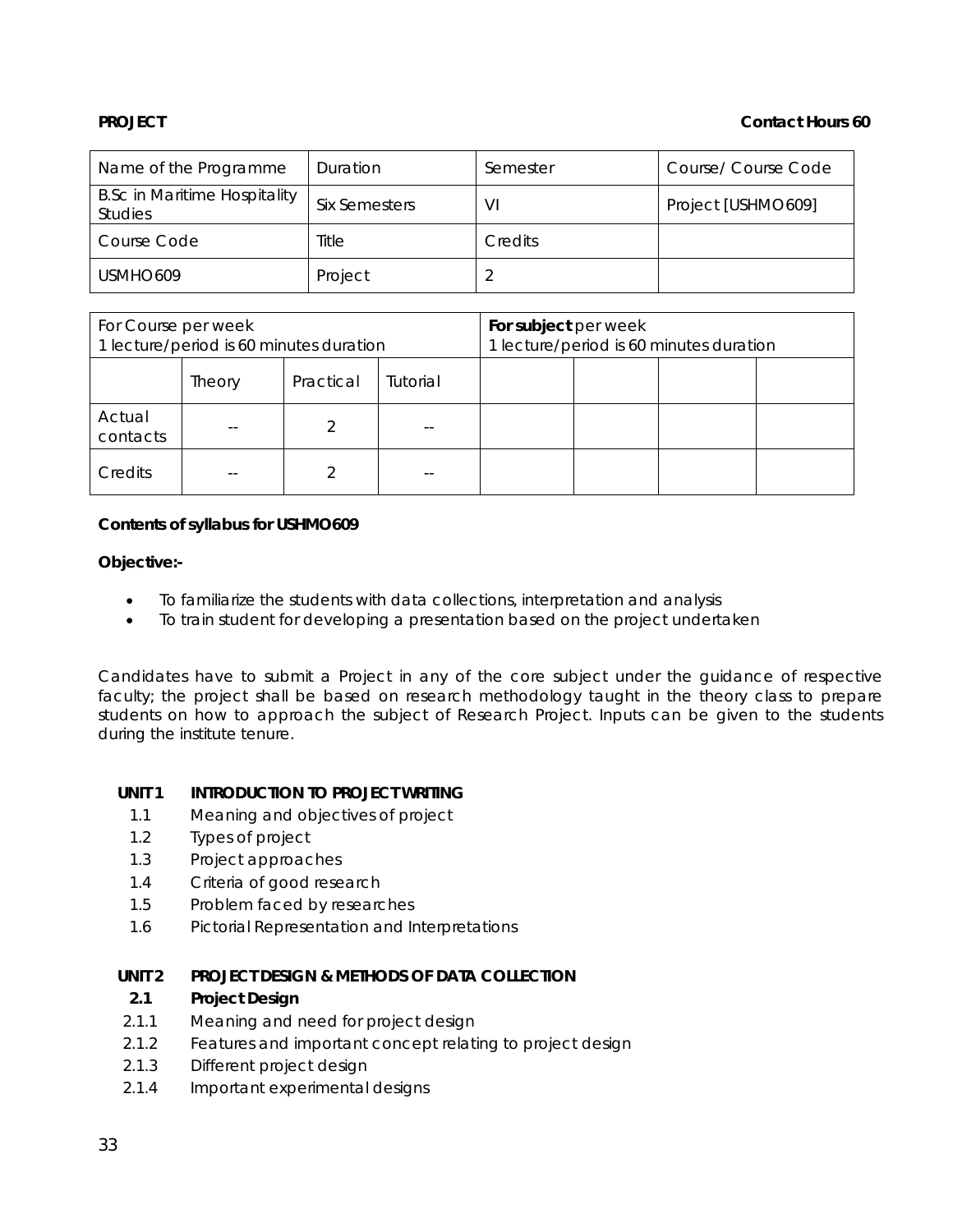## **2.2 Methods of Data Collection**

- 2.2.1 Collection of primary data
- 2.2.2 Different methods to collect secondary data

# **UNIT 3 3.1 REPORT PRESENTATION TECHNIQUE**

- 3.1.1 Compilation of report
- 3.1.2 Presenting the report
- 3.1.3 Group Discussion
- 3.2 **SUBMISSION OF PROJECT**

#### **NOTE: Classes for unit 1, 2 & 3 shall be conducted at the beginning of the academic year only and after that students will be given time to make their projects.**

Candidate is required to submit his/her project report in duplicate one month prior to final examinations. One copy will be kept with the college for future references/ guidelines.

#### **Conduct of Practical Examination Semester end assessment - 50 marks**

• Assessment will be done as follows –

| <b>Project Report</b> | ation | Group<br>cussion<br>ЛC | <br>voce<br>viva |
|-----------------------|-------|------------------------|------------------|
|                       | È     | ◡                      |                  |

• Candidates have to secure minimum of Grade 'B' in project to declare pass.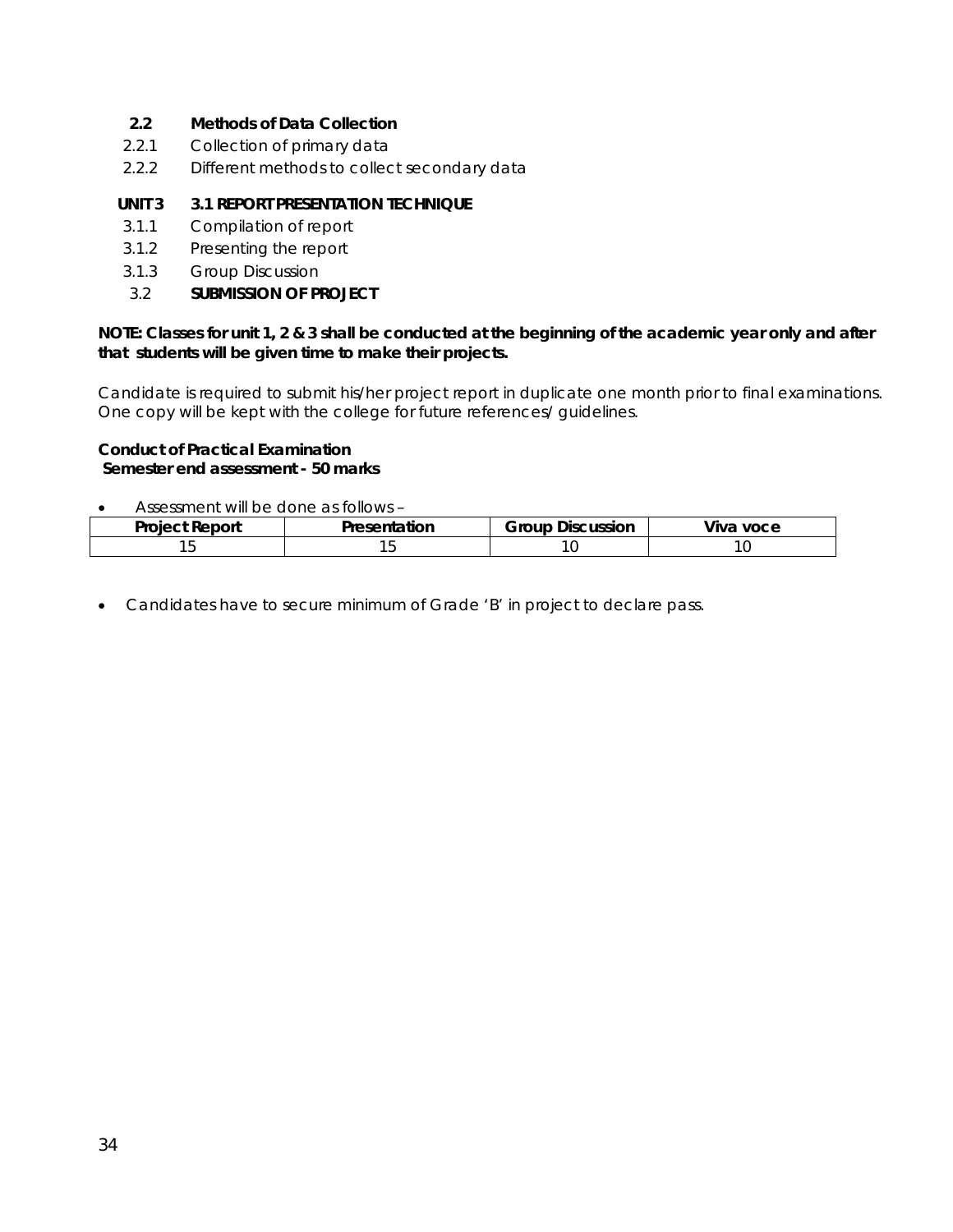# **INDUSTRIAL TRAINING Guidelines for students, college and industry and rules for assessment (20 WEEKS)**

20 weeks of Industrial Training at any Hotels / Hospitality outlets or off shore installation to be conduct in fifth semester B.Sc.

| Name of the Programme                                 | Duration            | Semester       | Course/ Course Code              |
|-------------------------------------------------------|---------------------|----------------|----------------------------------|
| <b>B.Sc in Maritime Hospitality</b><br><b>Studies</b> | Six Semesters       |                | Industrial<br>Training[USHMO501] |
| Course Code                                           | Title               | <b>Credits</b> |                                  |
| USMHO <sub>501</sub>                                  | Industrial Training | 20             |                                  |

| For Course per week<br>1 lecture/period is 60 minutes duration |        |           | For subject per week<br>1 lecture/period is 60 minutes duration |  |  |  |  |
|----------------------------------------------------------------|--------|-----------|-----------------------------------------------------------------|--|--|--|--|
|                                                                | Theory | Practical | Tutorial                                                        |  |  |  |  |
| Actual<br>contacts                                             |        | 960       |                                                                 |  |  |  |  |
| Credits                                                        |        | 20        |                                                                 |  |  |  |  |

Objective of industrial interface is to provide to students the feel of the actual working environment and to gain practical knowledge and skills, which in turn will motivate, develop and build their confidence. Industrial interface is also expected to provide the students the basis to identify their key operational area of interest.

### **1. RESPONSIBILITIES OF THE TRAINEE**

- 1 Should be punctual.
- 2 Should maintain the training logbook up-to-date.
- 3 Should be attentive and careful while doing work.
- 4 Should be keen to learn and maintain high standards and quality of work.
- 5 Should interact positively with the organization staff.
- 6 Should be honest and loyal to the organization and towards their training.
- 7 Should get their appraisals signed regularly from the HOD's or training manager.
- 8 Gain maximum from the exposure given, to get maximum practical knowledge and skills.
- 9 Should attend the training review sessions / classes regularly.
- 10 Should be prepared for the arduous working condition and should face them positively.
- 11 Should adhere to the prescribed training schedule.
- 12 Should take the initiative to do the work as training is the only time where you can get maximum exposure.
- 13 Should, on completion of Industrial Training, handover all the reports, appraisals, logbook and completion certificate to the institute.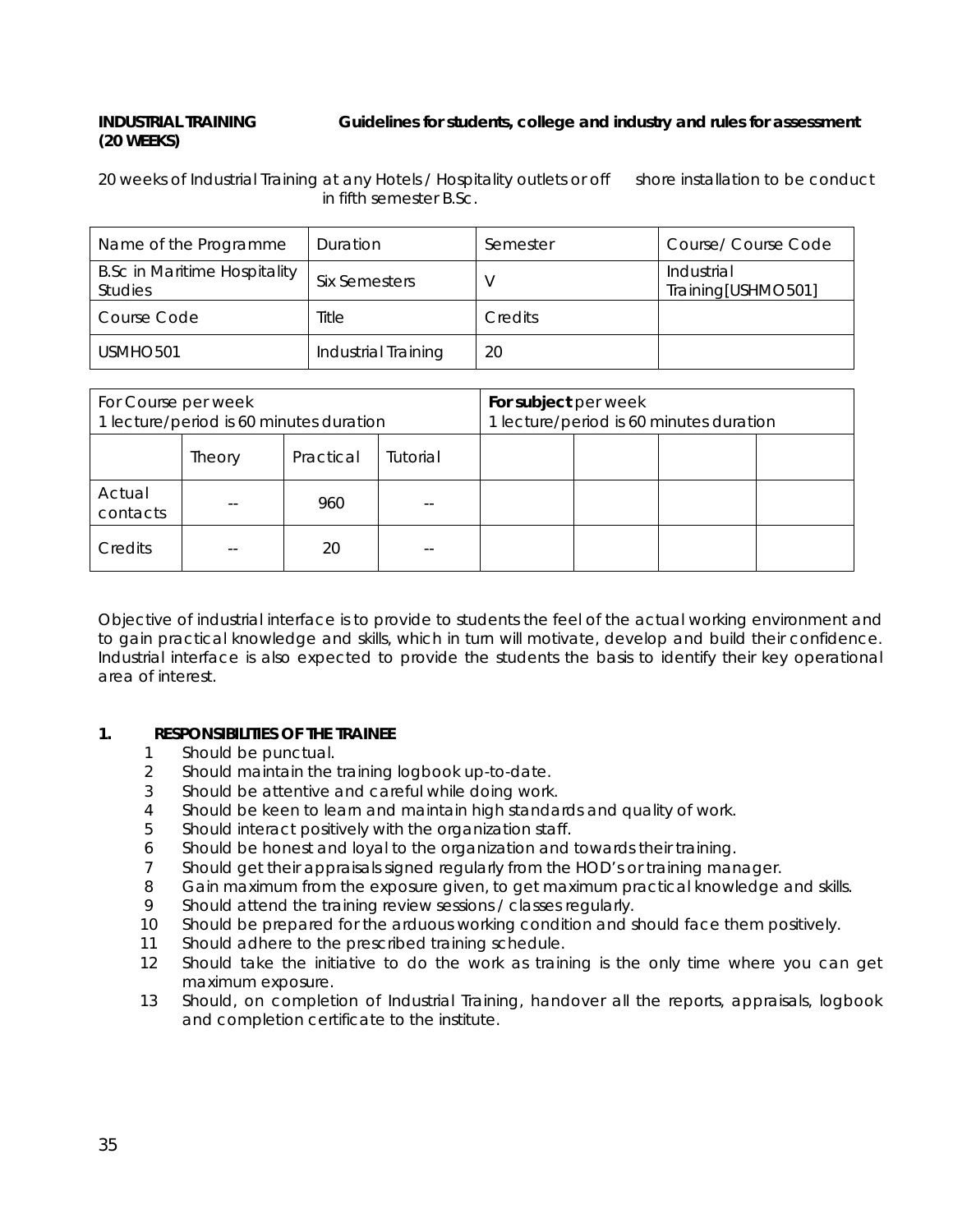#### **2. RESPONSIBILITIES OF THE INSTITUTE**

- 1 Should give proper briefing to students prior to the industrial interface
- 2 Should make the students aware of the industry environment and expectations.
- 3 Should coordinate regularly with the Organization especially with the training manager.
- 4 Should take proper feedback from the students after the training.
- 5 Should brief the students about the appraisals, attendance, marks, logbook and training report.
- 6 Should ensure that change of organization is not permitted once the student has been interviewed, selected and has accepted the offer.
- 7 Should ensure trainees procure training completion certificate from the organization before joining institute.
- 8 The institute should ensure that the trainees visit Ships as often as possible but minimum three times with the view to giving them an exposure to the actual conditions and working atmosphere onboard the ship.

#### **3. RESPONSIBILITIES OF THE HOSPITALITY INDUSTRY**

**First exposure:** A young trainee's first industry exposure is likely to be the most influential in that person's career. If the managers / supervisors are unable or unwilling to develop the skills young trainees need to perform effectively, the latter will set lower standards than they are capable of achieving, their selfimages will be impaired, and they will develop negative attitudes towards training, industry, and – in all probability – their own careers in the industry. Since the chances of building successful careers in the industry will decline, the trainees will leave in hope of finding other opportunities. If on the other hand, first managers/supervisors help trainees achieve maximum potential, they will build the foundations for a successful career.

**Note :** The guide associated with Industrial interface should be of Assistant Manager and above rank of Human Resource / Training or any operational department where candidate is undergoing his / her training.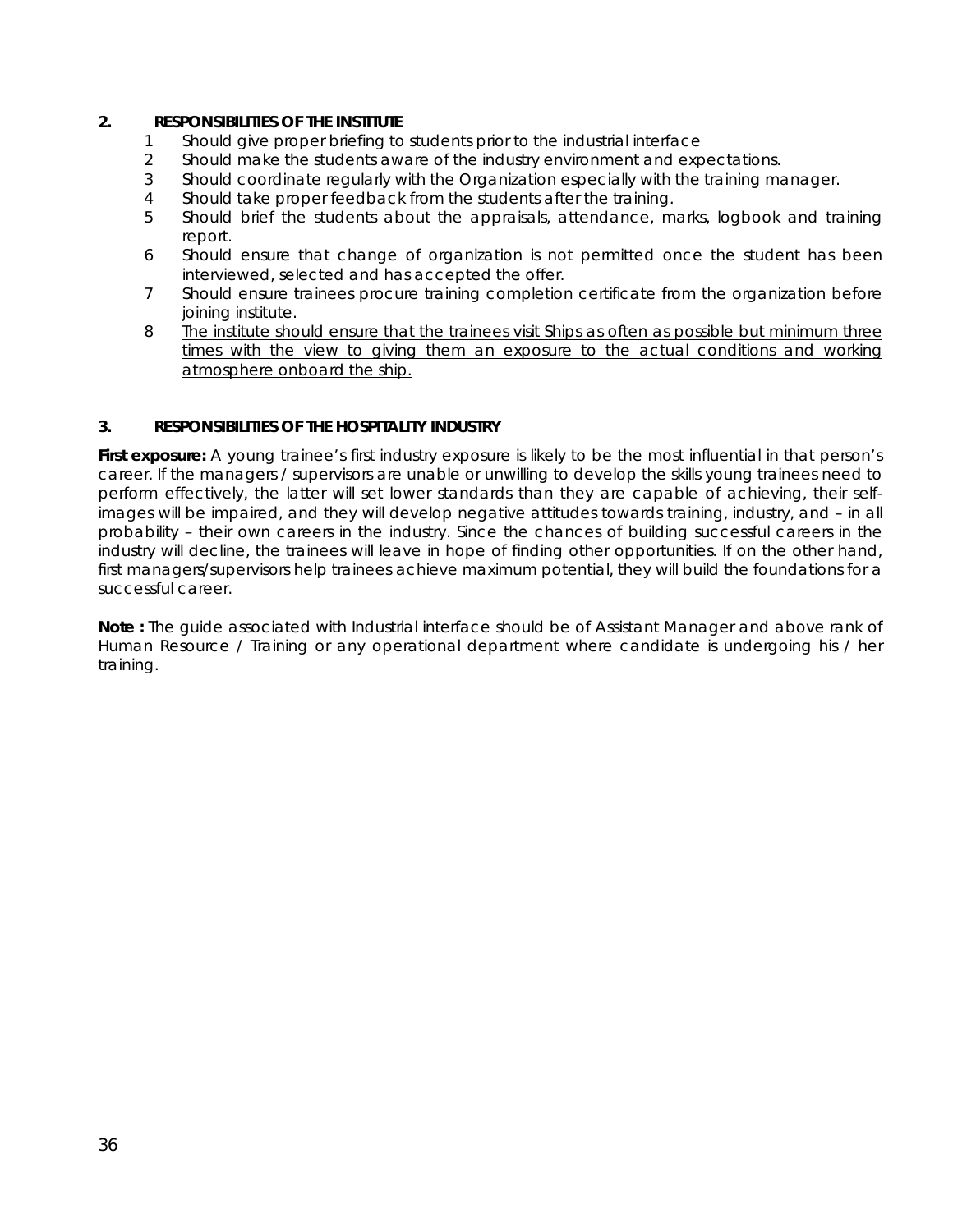### **CANDIDATE SHALL BE ASSESSED FOR HIS PERFORMANCE DURING HIS INDUSTRIAL TRAINING AS FOLLOWS:**

Appraisal Form of Mr. / Ms.

| S.<br>No. | <b>Particulars</b>                  | 5 | 4 | 3 | $\overline{2}$ | 1 |
|-----------|-------------------------------------|---|---|---|----------------|---|
| 1.        | Attendance                          |   |   |   |                |   |
| 2.        | Punctuality                         |   |   |   |                |   |
| 3.        | Ability to learn                    |   |   |   |                |   |
| 4.        | <b>Team Spirit</b>                  |   |   |   |                |   |
| 5.        | On the Job Performance              |   |   |   |                |   |
| 6.        | Hygiene and cleanliness of the area |   |   |   |                |   |
| 7.        | Grooming                            |   |   |   |                |   |
| 8.        | <b>General Discipline</b>           |   |   |   |                |   |
| 9.        | Communication abilities             |   |   |   |                |   |
| 10.       | Motivation Level                    |   |   |   |                |   |
| 11.       | Ability to take responsibilities    |   |   |   |                |   |
| 12.       | Attitude                            |   |   |   |                |   |

**Kindly Note : Rating 5 for excellent, 4 for very good, 3 for good, 2 for fair, 1 for poor.** 

#### **COMMENTS :**

**Name & Signature of Appraiser** *Seal of Organisation* **<b>Seal of Organisation**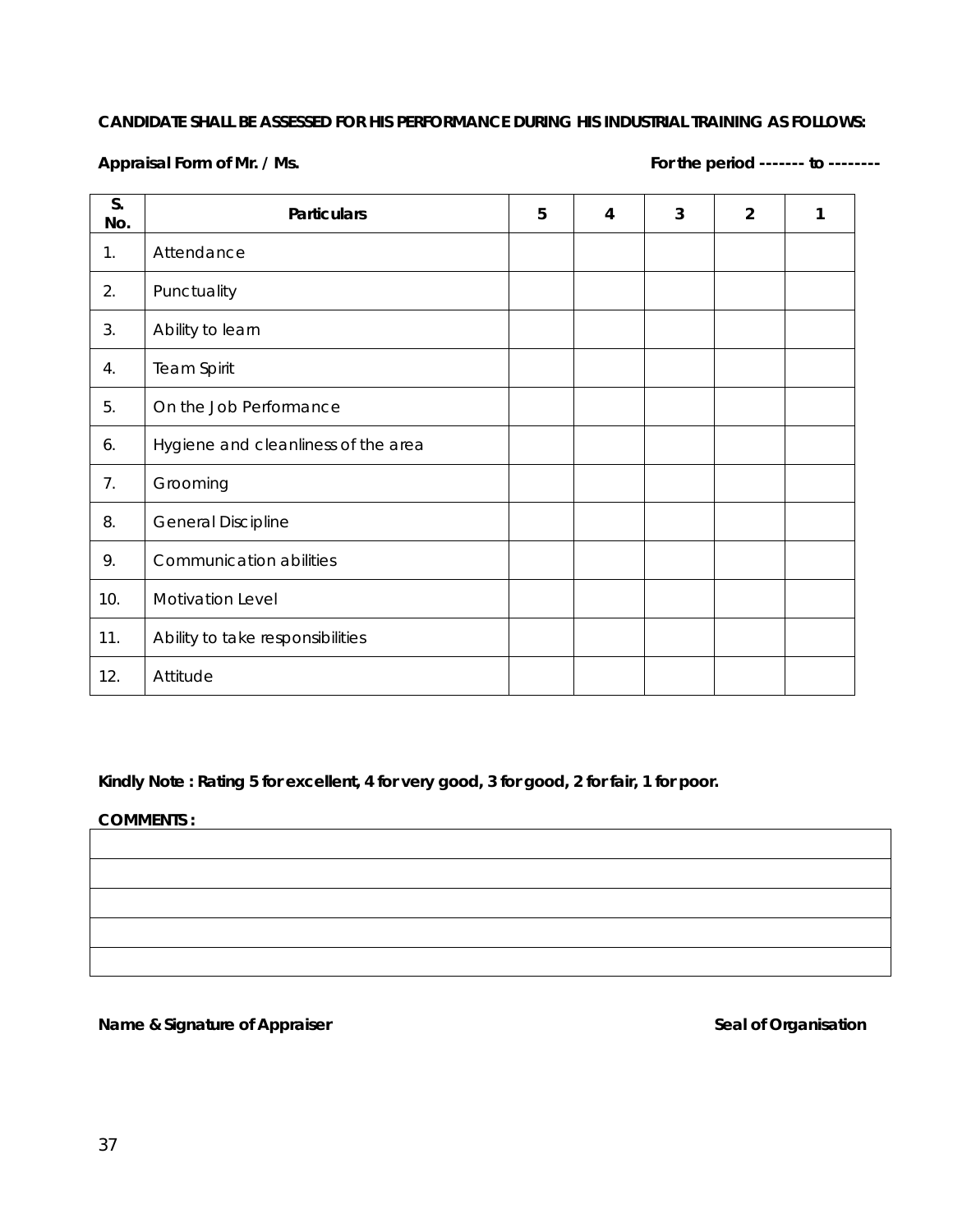• 20 weeks of Industrial Training at any Hotels / Hospitality outlets or off shore installation to be conduct in T.Y. B.Sc.

#### **Scheme of Examination**

#### **Internal assessment- 40 marks**

| Sr. No. | Evaluation type                                     | <b>Marks</b> |
|---------|-----------------------------------------------------|--------------|
|         | Two assignments- Project report & training log book | 20           |
|         | Presentation                                        | 10           |
| w       | Viva-voce                                           | 10           |
|         | Total                                               | 40           |

- **(a) 60 marks should be awarded on the basis of the appraisal filled in by the Human resource manager/ outlet in charge wherein the candidate had undergone industrial training.**
- **(b) Candidates have to secure minimum 50% marks in the industrial training to declare pass.**